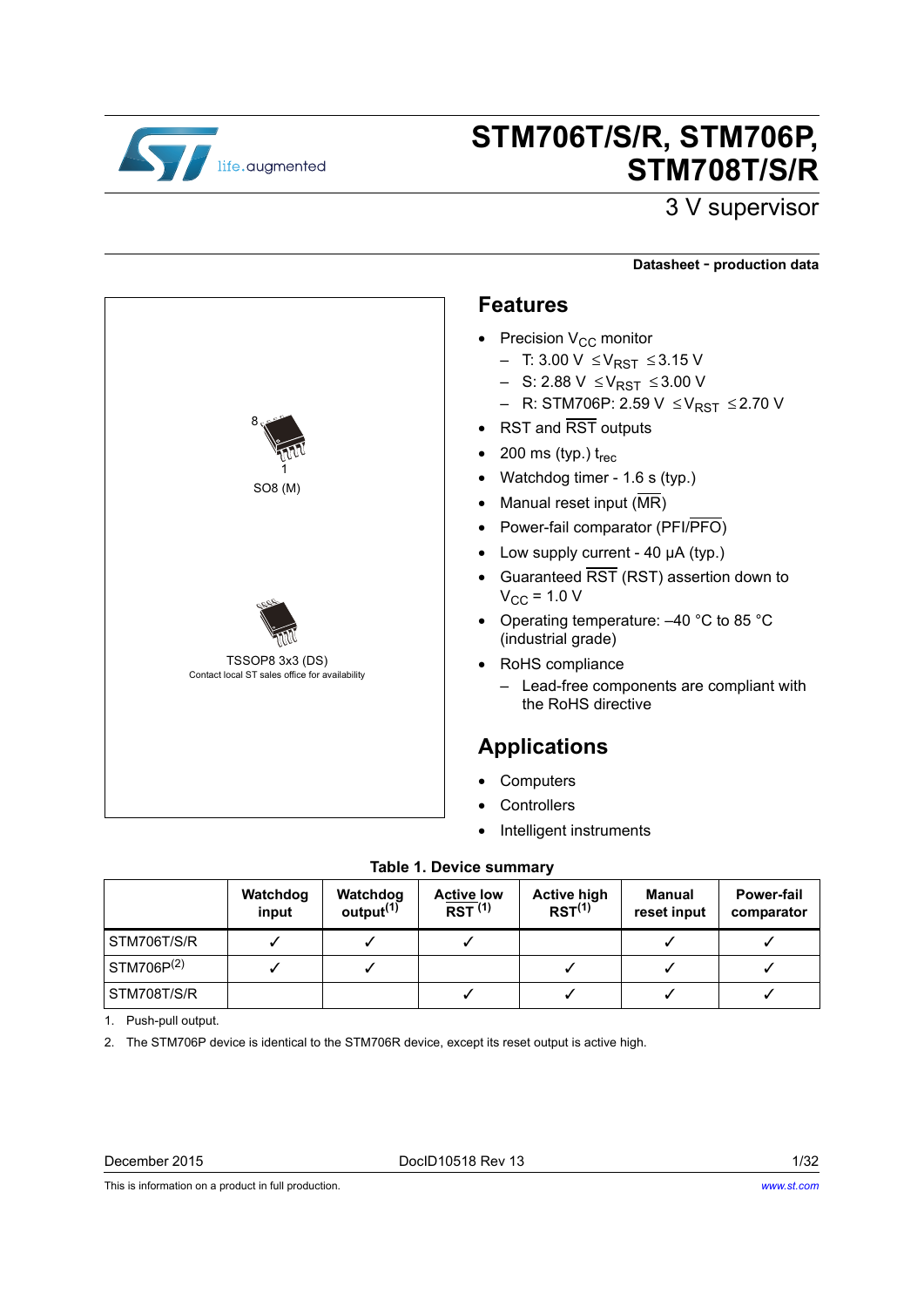# **Contents**

| 1                       |     |                                                                   |
|-------------------------|-----|-------------------------------------------------------------------|
| $\mathbf 2$             |     |                                                                   |
|                         | 2.1 |                                                                   |
|                         | 2.2 |                                                                   |
|                         | 2.3 |                                                                   |
|                         | 2.4 |                                                                   |
|                         | 2.5 |                                                                   |
|                         | 2.6 |                                                                   |
|                         | 2.7 |                                                                   |
| 3                       |     |                                                                   |
|                         | 3.1 |                                                                   |
|                         | 3.2 |                                                                   |
|                         | 3.3 | Watchdog input (STM706T/S/R and STM706P) 11                       |
|                         | 3.4 | Watchdog output (STM706T/S/R and STM706P) 11                      |
|                         | 3.5 |                                                                   |
|                         | 3.6 |                                                                   |
|                         | 3.7 | Interfacing to microprocessors with bi-directional reset pins  13 |
| $\overline{\mathbf{4}}$ |     | Typical operating characteristics  14                             |
| 5                       |     |                                                                   |
| 6                       |     |                                                                   |
| $\overline{7}$          |     |                                                                   |
|                         | 7.1 |                                                                   |
|                         | 7.2 |                                                                   |
| 8                       |     |                                                                   |
| 9                       |     |                                                                   |

2/32 DocID10518 Rev 13

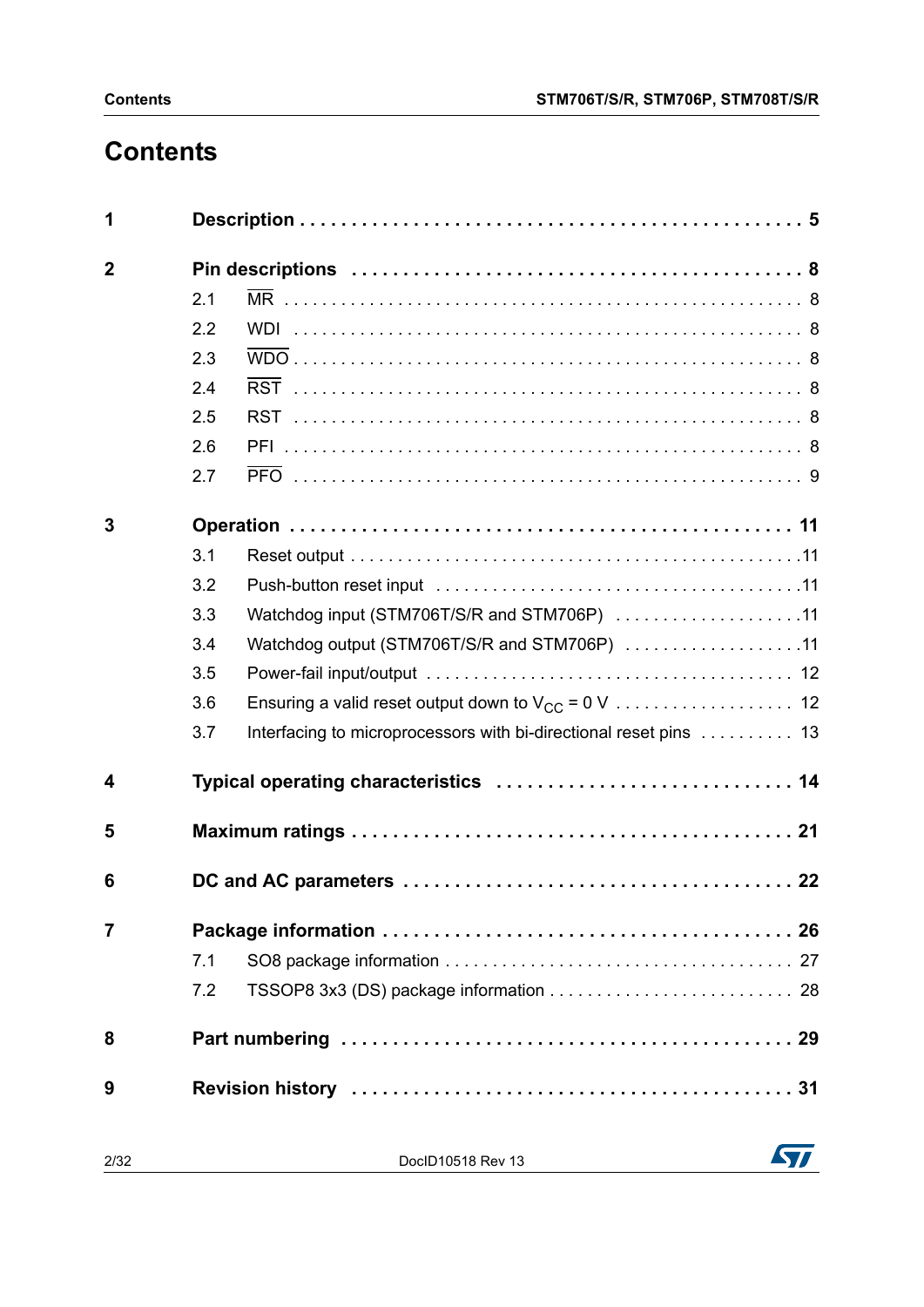## **List of tables**

| Table 1.  |                                                                             |
|-----------|-----------------------------------------------------------------------------|
| Table 2.  |                                                                             |
| Table 3.  |                                                                             |
| Table 4.  |                                                                             |
| Table 5.  |                                                                             |
| Table 6.  |                                                                             |
| Table 7.  | SO8 - 8-lead plastic small outline, 150 mils body width, mechanical data 27 |
| Table 8.  | TSSOP8 - 8-lead, thin shrink small outline, 3 x 3 mm body size,             |
|           |                                                                             |
| Table 9.  |                                                                             |
| Table 10. |                                                                             |
| Table 11. |                                                                             |

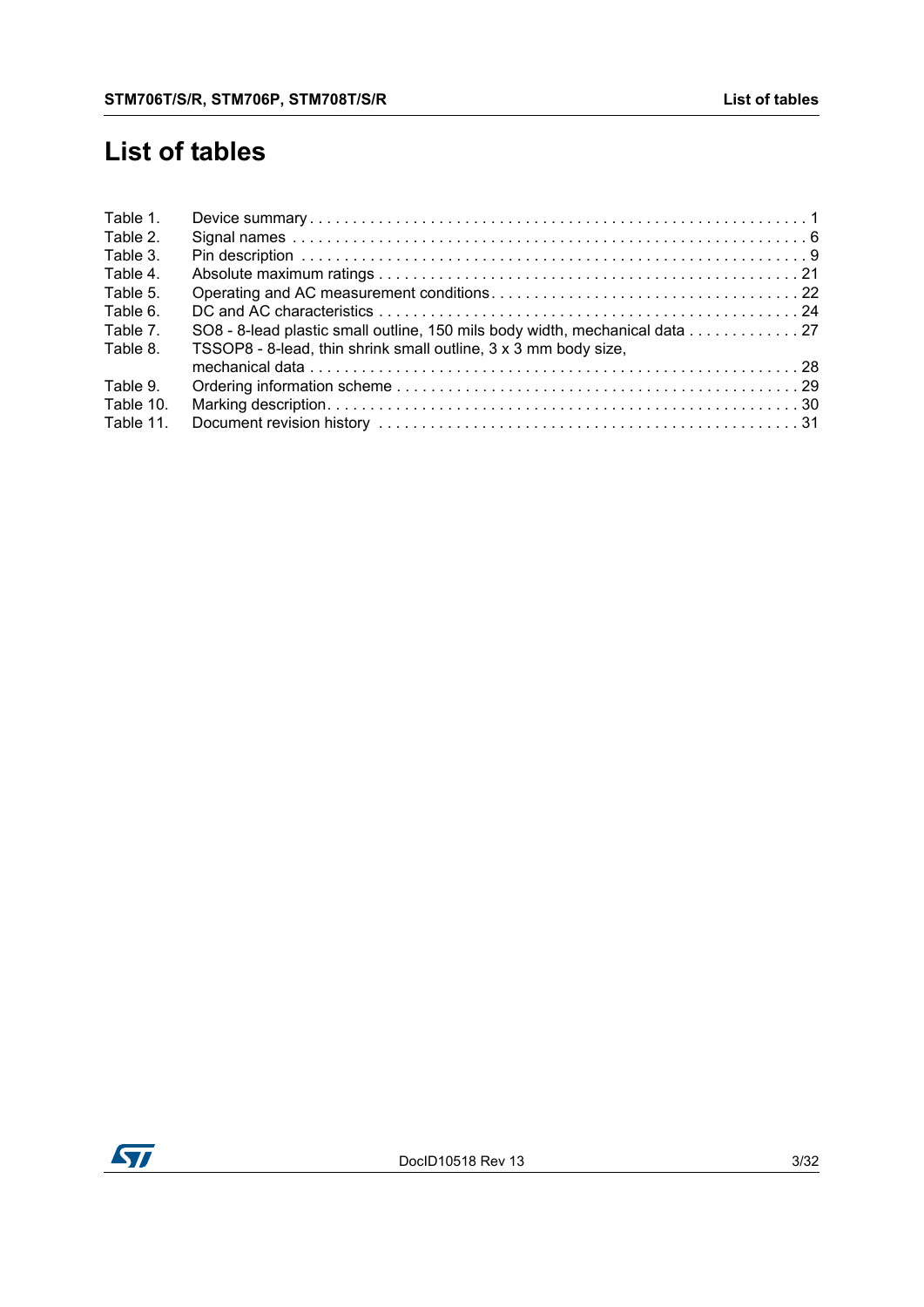# **List of figures**

| Figure 1.  |                                                                                    |  |
|------------|------------------------------------------------------------------------------------|--|
| Figure 2.  |                                                                                    |  |
| Figure 3.  |                                                                                    |  |
| Figure 4.  |                                                                                    |  |
| Figure 5.  |                                                                                    |  |
| Figure 6.  |                                                                                    |  |
| Figure 7.  |                                                                                    |  |
| Figure 8.  |                                                                                    |  |
| Figure 9.  |                                                                                    |  |
| Figure 10. |                                                                                    |  |
| Figure 11. |                                                                                    |  |
| Figure 12. |                                                                                    |  |
| Figure 13. |                                                                                    |  |
| Figure 14. |                                                                                    |  |
| Figure 15. |                                                                                    |  |
| Figure 16. |                                                                                    |  |
| Figure 17. |                                                                                    |  |
| Figure 18. |                                                                                    |  |
| Figure 19. |                                                                                    |  |
| Figure 20. |                                                                                    |  |
| Figure 21. |                                                                                    |  |
| Figure 22. |                                                                                    |  |
| Figure 23. |                                                                                    |  |
| Figure 24. |                                                                                    |  |
| Figure 25. |                                                                                    |  |
| Figure 26. |                                                                                    |  |
| Figure 27. |                                                                                    |  |
| Figure 28. | Watchdog timing (STM706T/S/R and STM706P) 23                                       |  |
| Figure 29. | SO8 - 8-lead plastic small outline, 150 mils body width, package outline. 27       |  |
| Figure 30. | TSSOP8 - 8-lead, thin shrink small outline, 3 x 3 mm body size, package outline 28 |  |

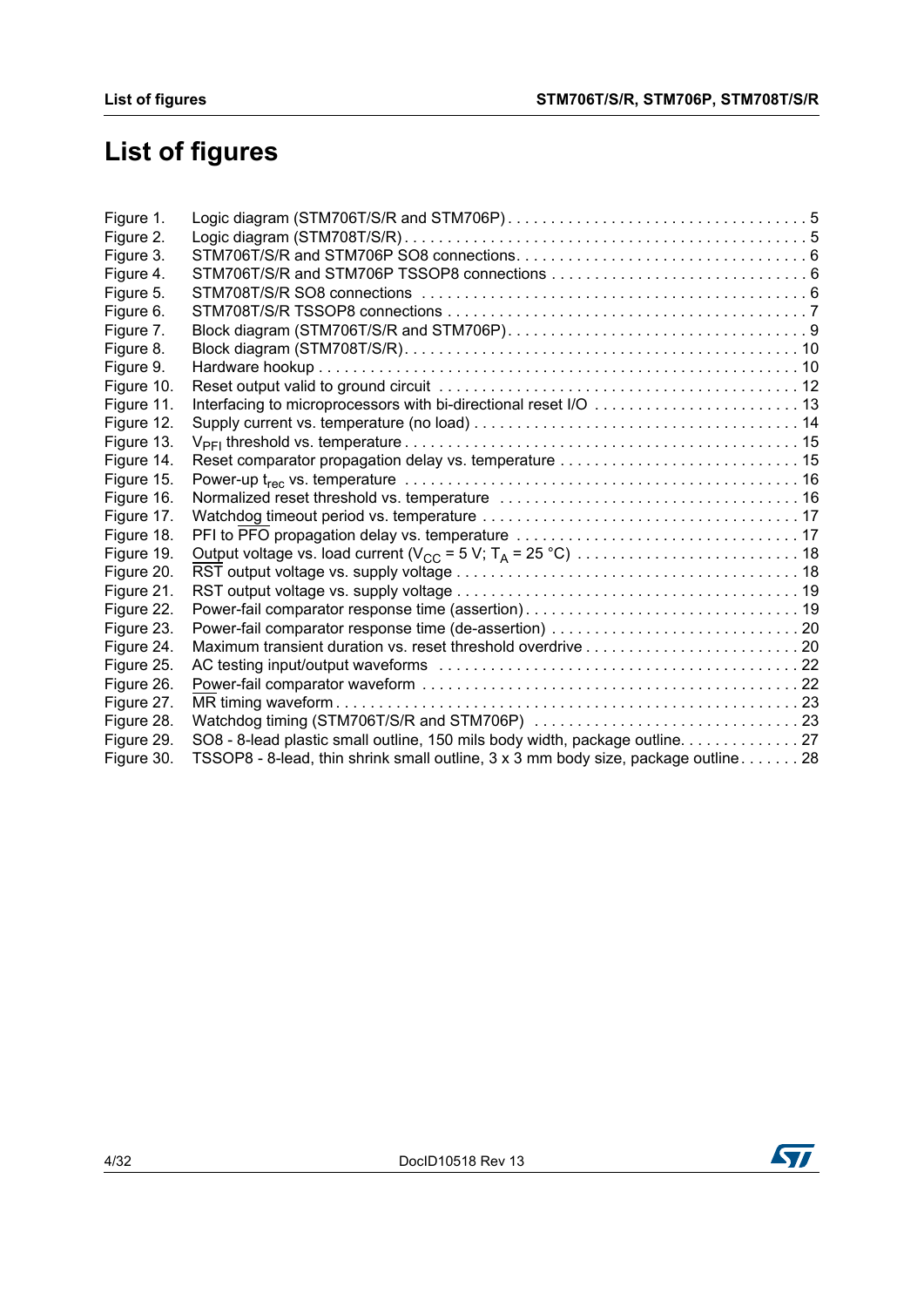### <span id="page-4-0"></span>**1 Description**

The STM70x supervisors are self-contained devices which provide microprocessor supervisory functions. A precision voltage reference and comparator monitors the  $V_{CC}$  input for an out-of-tolerance condition. When an invalid  $V_{CC}$  condition occurs, the reset output (RST) is forced low (or high in the case of RST).

These devices also offer a watchdog timer (except for STM708T/S/R) as well as a power-fail comparator to provide the system with an early warning of impending power failure.

The STM706P device is identical to the STM706R device, except its reset output is active high. These devices are available in a standard 8-pin SOIC package or a space-saving 8 pin TSSOP package.

<span id="page-4-1"></span>



1. For STM706P only.



<span id="page-4-2"></span>

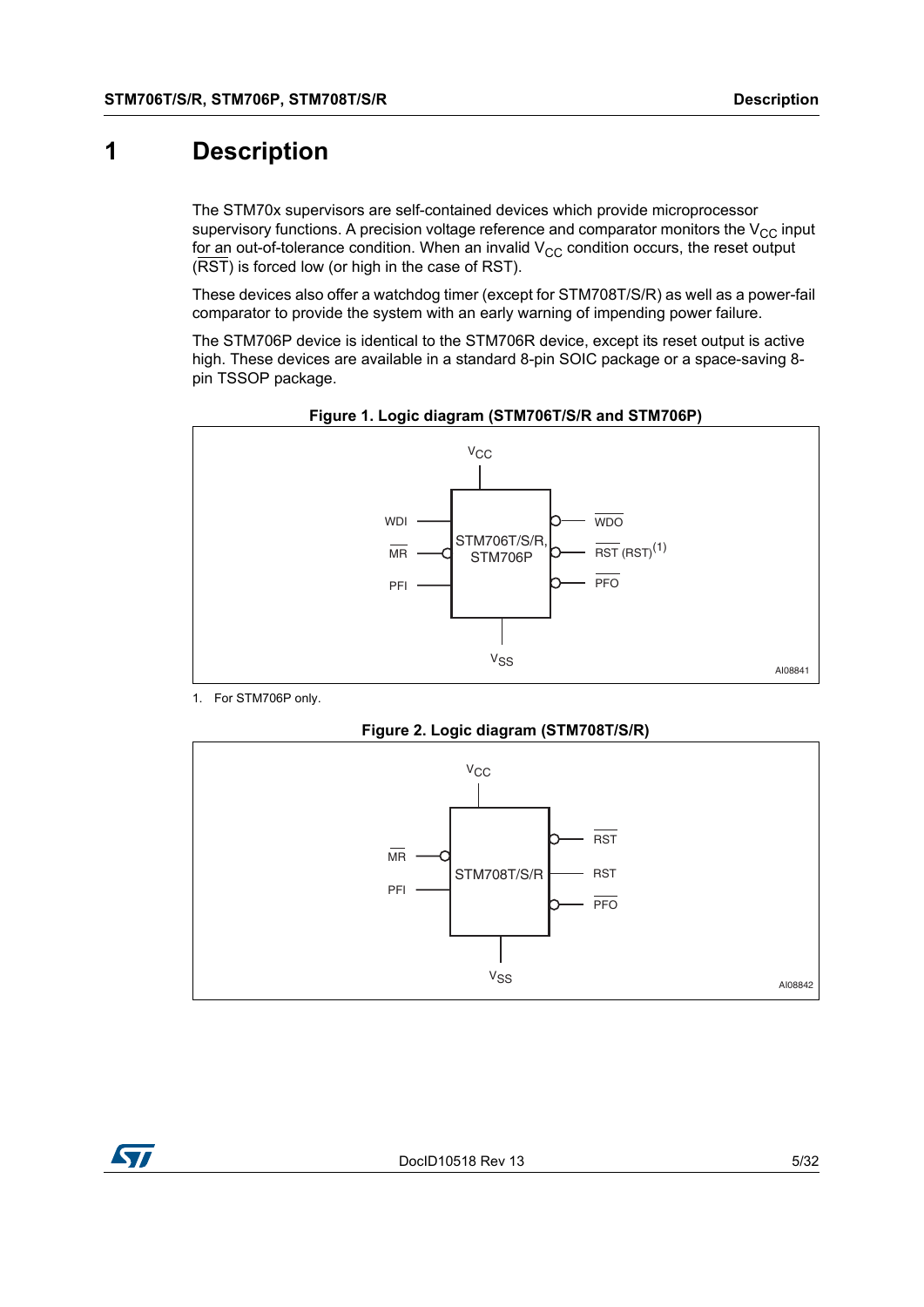#### **Table 2. Signal names**

<span id="page-5-0"></span>

| Symbol                 | <b>Name</b>              |
|------------------------|--------------------------|
| $\overline{\text{MR}}$ | Push-button reset input  |
| <b>WDI</b>             | Watchdog input           |
| <b>WDO</b>             | Watchdog output          |
| $\overline{RST}$       | Active low reset output  |
| RST <sup>(1)</sup>     | Active high reset output |
| $V_{\rm CC}$           | Supply voltage           |
| PFI                    | Power-fail input         |
| $\overline{PFO}$       | Power-fail output        |
| $V_{SS}$               | Ground                   |
| <b>NC</b>              | No connect               |

1. For STM706P and STM708T/S/R only.

#### **Figure 3. STM706T/S/R and STM706P SO8 connections**

<span id="page-5-1"></span>

1. For STM706P reset output is active high.

#### **Figure 4. STM706T/S/R and STM706P TSSOP8 connections**

<span id="page-5-2"></span>

1. For STM706P reset output is active high.

#### **Figure 5. STM708T/S/R SO8 connections**

<span id="page-5-3"></span>

6/32 DocID10518 Rev 13

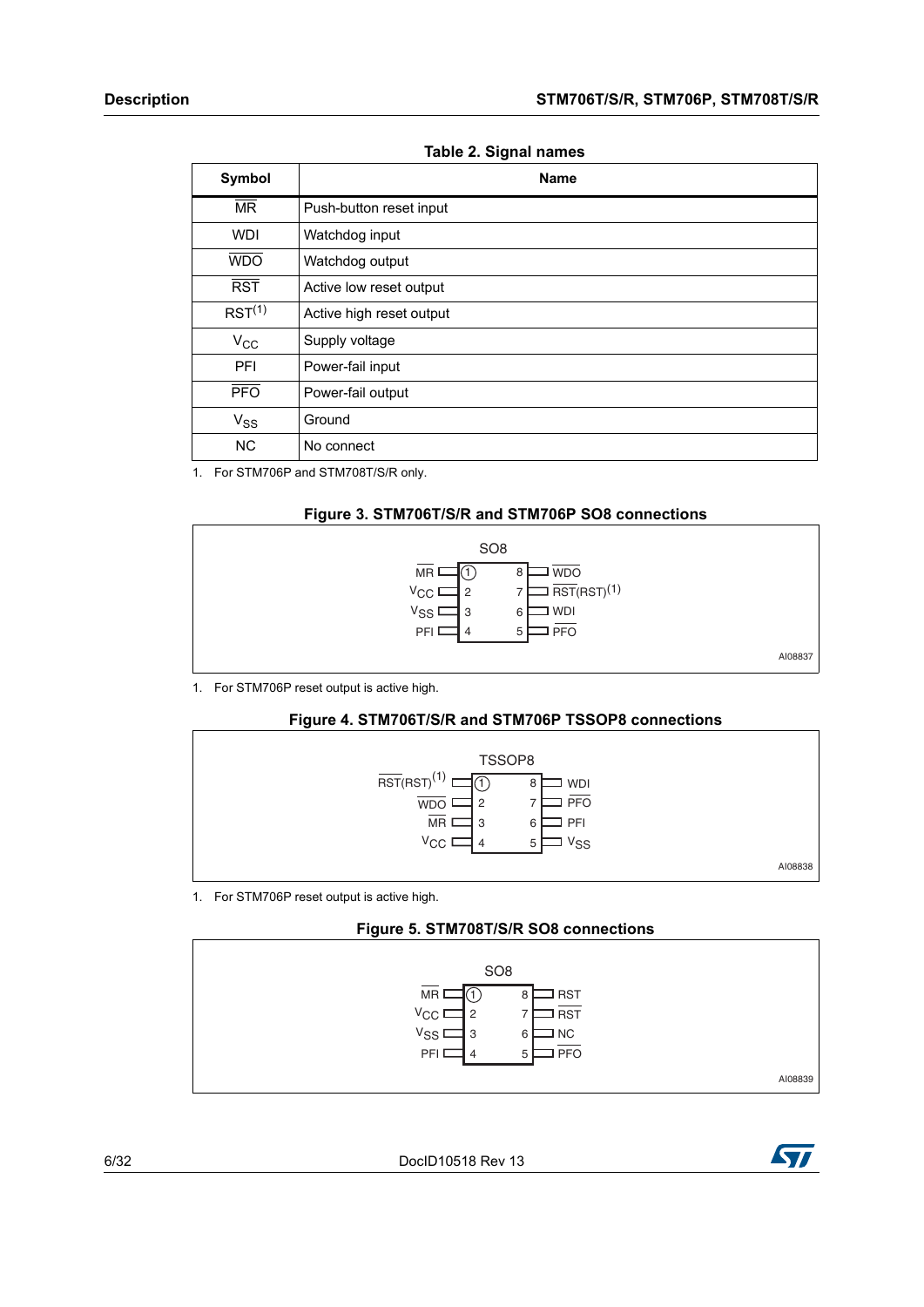#### **Figure 6. STM708T/S/R TSSOP8 connections**

<span id="page-6-0"></span>

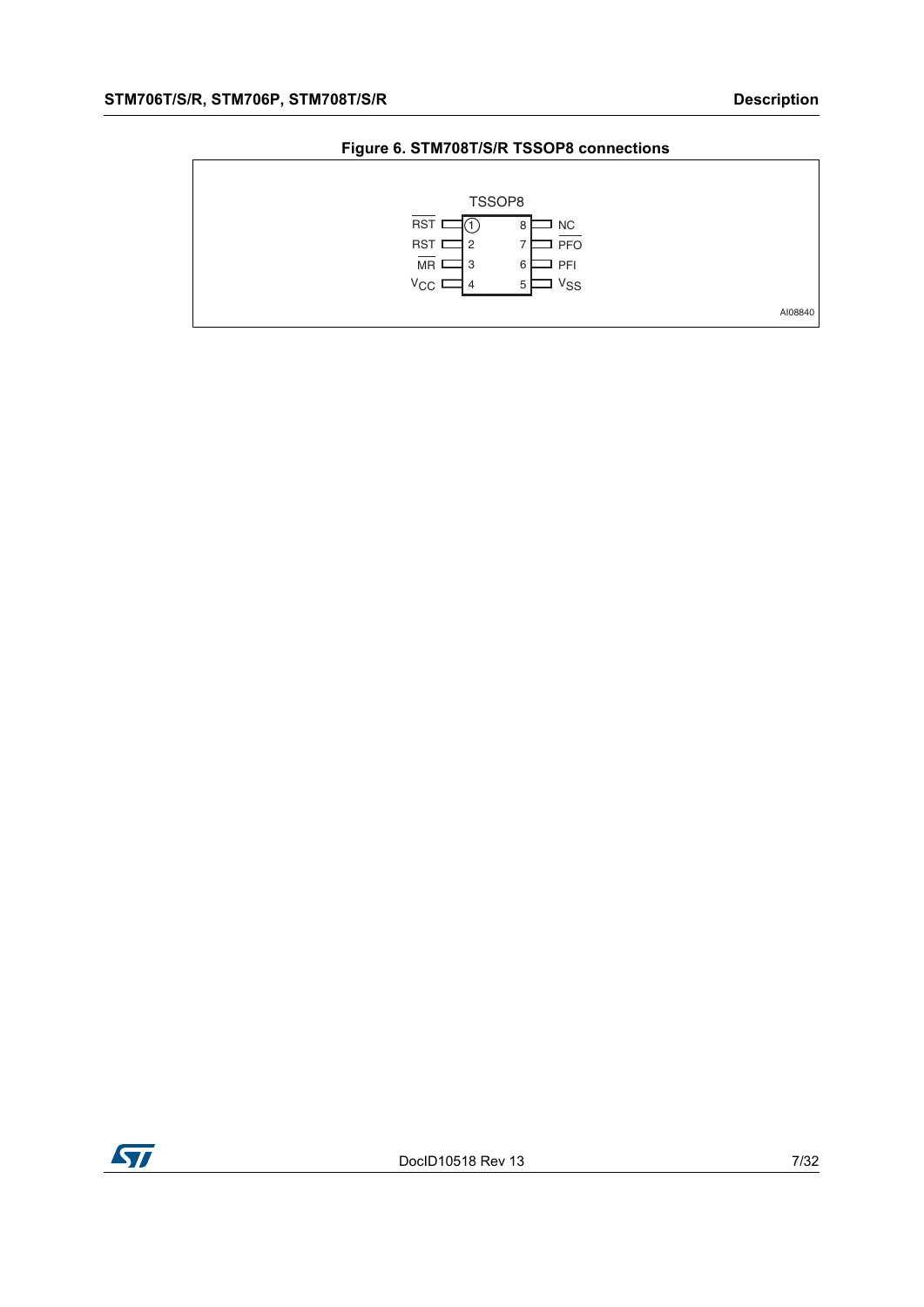### <span id="page-7-0"></span>**2 Pin descriptions**

#### <span id="page-7-1"></span>**2.1 MR**

A logic low on  $\overline{\text{MR}}$  asserts the reset output. Reset remains asserted as long as  $\overline{\text{MR}}$  is low and for  $t_{rec}$  after MR returns high. This active low input has an internal pull-up. It can be driven from a TTL or CMOS logic line, or shorted to ground with a switch. Leave open if unused.

### <span id="page-7-2"></span>**2.2 WDI**

If WDI remains high or low for 1.6 s, the internal watchdog timer runs out and reset (or WDO) is triggered. The internal watchdog timer clears while reset is asserted or when WDI sees a rising or falling edge.

The watchdog function can be disabled by allowing the WDI pin to float. This feature is available for the "D" version only (see *Section [8: Part numbering](#page-28-0)*).

### <span id="page-7-3"></span>**2.3 WDO**

WDO goes low when a transition does not occur on WDI within 1.6 s, and remains low until a transition occurs on WDI (indicating the watchdog interrupt has been serviced) or MR input is asserted (goes low). WDO also goes low when  $V_{CC}$  falls below the reset threshold; however, unlike the reset output, WDO goes high as soon as  $V_{CC}$  exceeds the reset threshold. Output type is push-pull.

*Note: For those devices with a WDO output, a watchdog timeout will not trigger reset unless WDO is connected to MR.*

### <span id="page-7-4"></span>**2.4 RST**

Pulses low for  $t_{rec}$  when triggered, and stays low whenever  $V_{CC}$  is below the reset threshold or when  $\overline{\text{MR}}$  is a logic low. It remains low for  $t_{rec}$  after either  $V_{CC}$  rises above the reset threshold, the watchdog triggers a reset, or MR goes from low to high.

### <span id="page-7-5"></span>**2.5 RST**

Pulses high for  $t_{rec}$  when triggered, and stays high whenever  $V_{CC}$  is above the reset threshold or when MR is a logic high. It remains high for  $t_{rec}$  after either  $V_{CC}$  falls below the reset threshold, the watchdog triggers a reset, or MR goes from high to low.

#### <span id="page-7-6"></span>**2.6 PFI**

When PFI is less than  $V_{\text{PEI}}$ , PFO goes low; otherwise, PFO remains high. Connect to ground if unused.



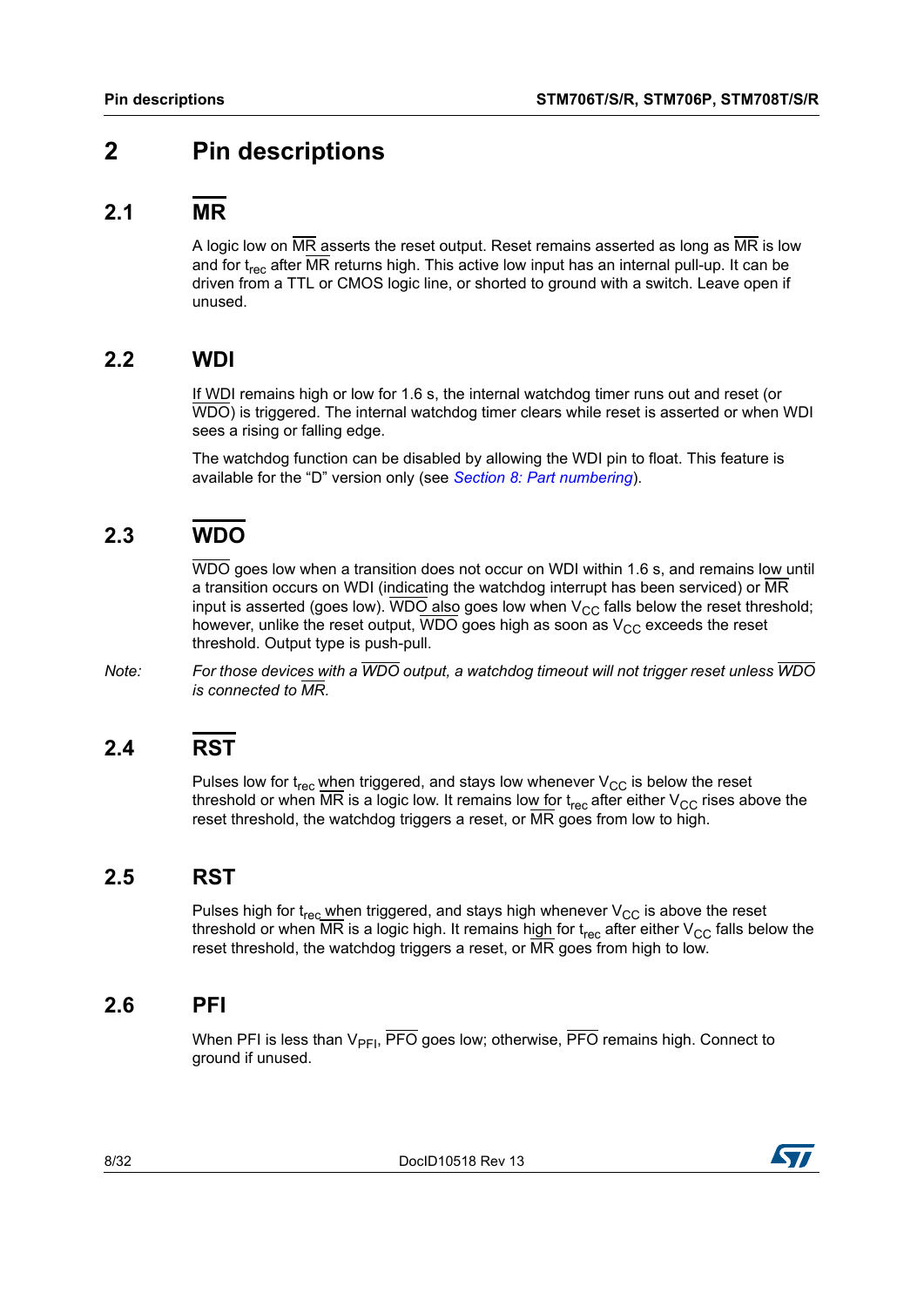### <span id="page-8-0"></span>**2.7 PFO**

When PFI <u>is le</u>ss than V<sub>PFI</sub>, PFO goes low; otherwise, PFO remains <u>hig</u>h. Output type is push-pull. PFO pin is not supposed to be forced low by a processor. MR input is gated off during the period PFO is forced low. Leave open if unused.

<span id="page-8-1"></span>

| Pin             |               |                 |                    |                    |                |              |                               |
|-----------------|---------------|-----------------|--------------------|--------------------|----------------|--------------|-------------------------------|
| STM706P         |               |                 | <b>STM706T/S/R</b> | <b>STM708T/S/R</b> |                | <b>Name</b>  | <b>Function</b>               |
| SO <sub>8</sub> | <b>TSSOP8</b> | SO <sub>8</sub> | <b>TSSOP8</b>      | SO <sub>8</sub>    | <b>TSSOP8</b>  |              |                               |
| 1               | 3             | 1               | 3                  | 1                  | 3              | <b>MR</b>    | Push-button reset input       |
| 6               | 8             | 6               | 8                  |                    |                | <b>WDI</b>   | Watchdog input                |
| 8               | 2             | 8               | 2                  |                    |                | <b>WDO</b>   | Watchdog output (push-pull)   |
|                 |               | 7               | 1                  | 7                  | 1              | <b>RST</b>   | Active low reset output       |
| $\overline{7}$  | 1             |                 |                    | 8                  | $\overline{2}$ | <b>RST</b>   | Active high reset output      |
| 2               | 4             | 2               | 4                  | 2                  | 4              | $V_{\rm CC}$ | Supply voltage                |
| 4               | 6             | 4               | 6                  | 4                  | 6              | PFI          | Power-fail input              |
| 5               | 7             | 5               | $\overline{7}$     | 5                  | 7              | <b>PFO</b>   | Power-fail output (push-pull) |
| 3               | 5             | 3               | 5                  | 3                  | 5              | $V_{SS}$     | Ground                        |
|                 |               |                 |                    | 6                  | 8              | NC.          | No connect                    |

|  | Table 3. Pin description |  |
|--|--------------------------|--|
|  |                          |  |

#### **Figure 7. Block diagram (STM706T/S/R and STM706P)**

<span id="page-8-2"></span>

1. For STM706P only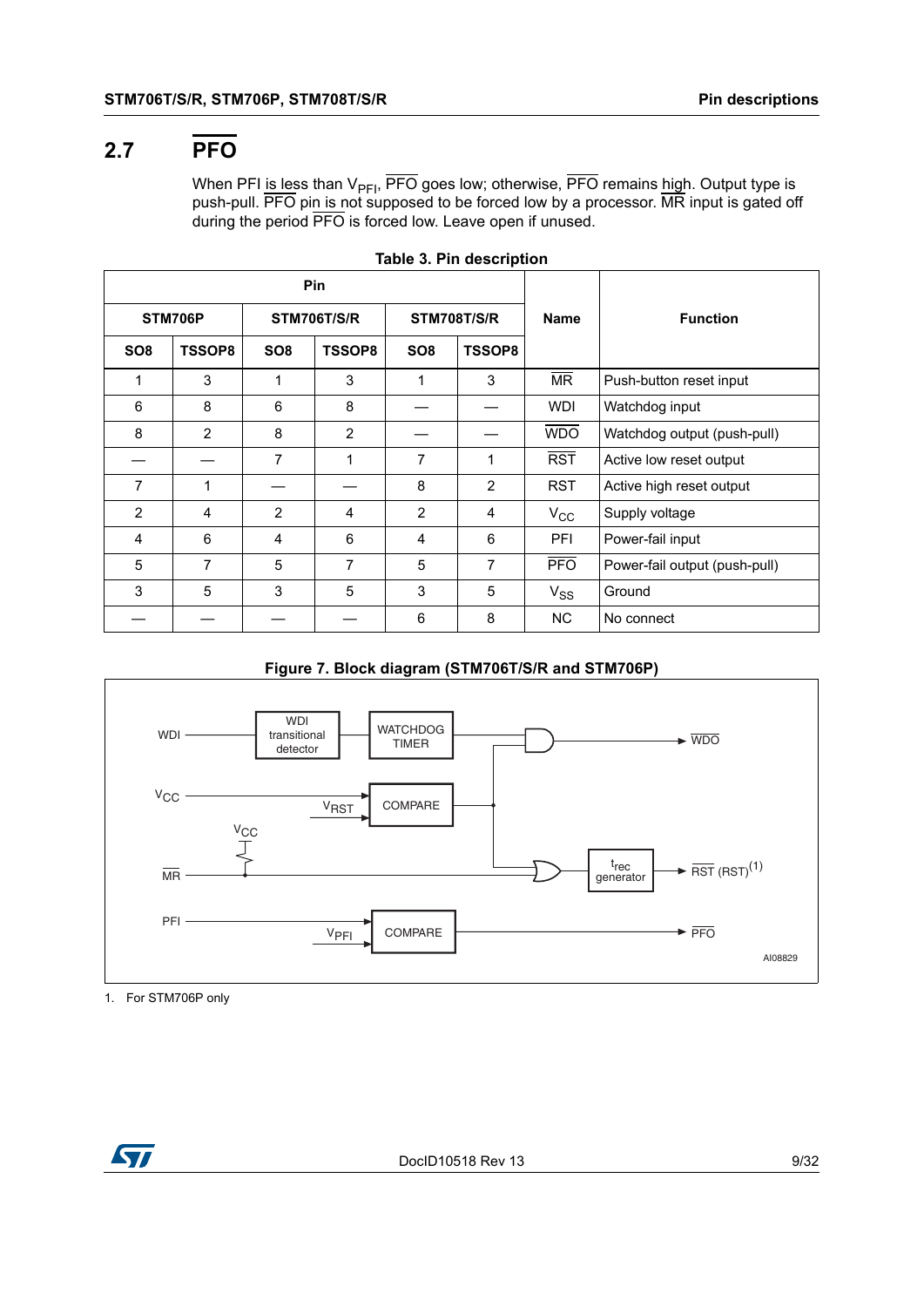<span id="page-9-0"></span>

**Figure 9. Hardware hookup**

<span id="page-9-1"></span>

1. For STM706T/S/R and STM706P devices

2. For STM706P and STM708T/S/R devices

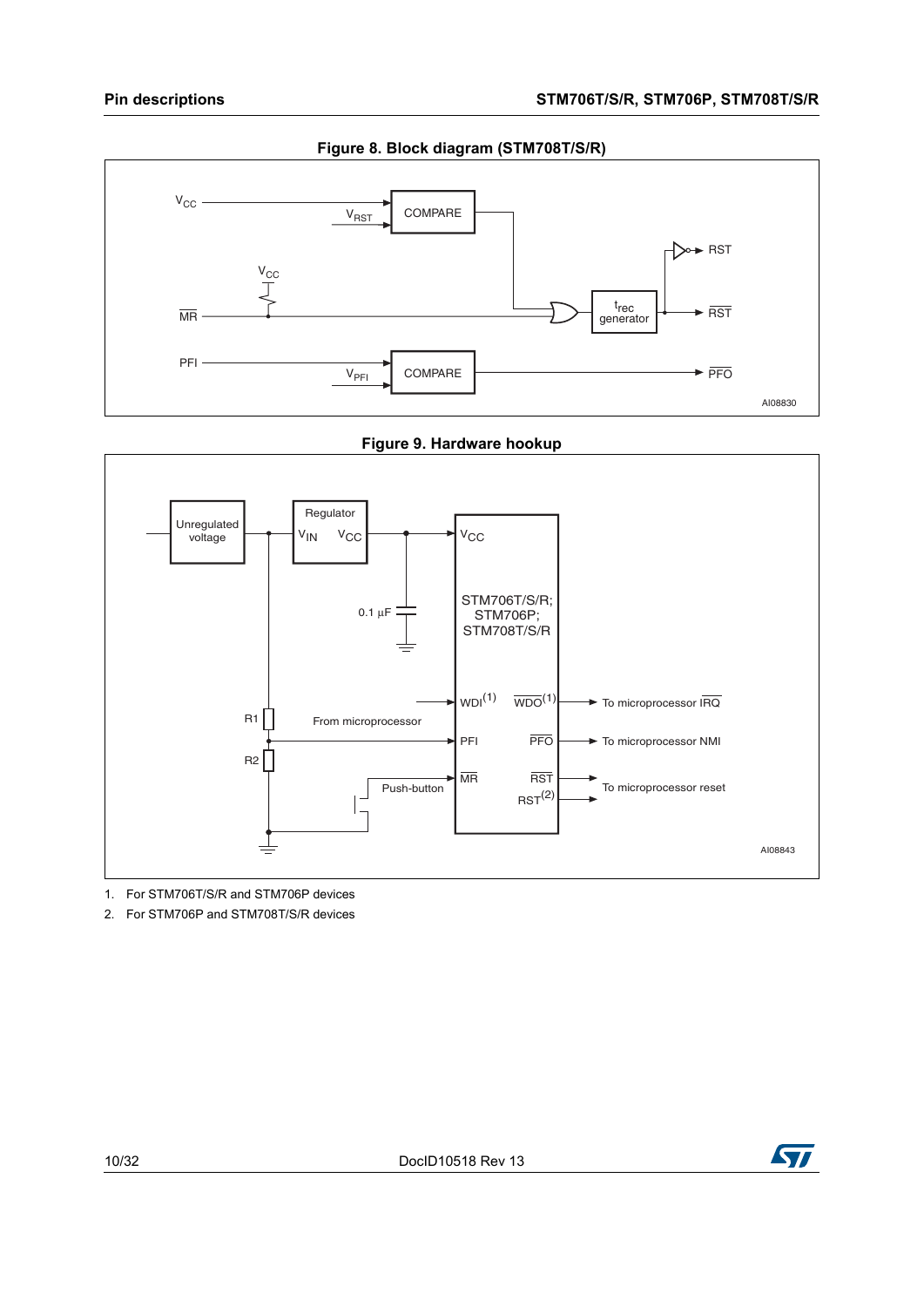### <span id="page-10-0"></span>**3 Operation**

#### <span id="page-10-1"></span>**3.1 Reset output**

The STM70x supervisor asserts a reset signal to the  $MCU$  whenever  $V_{CC}$  goes below the reset threshold ( $V_{RST}$ ), a watchdog timeout occurs (if WDO is connected to  $\overline{MR}$ ), or when the push-button reset input ( $\overline{\text{MR}}$ ) is taken low.  $\overline{\text{RST}}$  is guaranteed to be a logic low (logic high for STM706P and STM708T/S/R) for  $V_{CC}$  <  $V_{RST}$  down to  $V_{CC}$  =1 V for  $T_A$  = 0 °C to 85 °C.

During power-up, once  $V_{CC}$  exceeds the reset threshold an internal timer keeps RST low for the reset timeout period,  $t_{rec}$ . After this interval  $\overline{\text{RST}}$  returns high.

If  $V_{\text{CC}}$  drops below the reset threshold, RST goes low. Each time RST is asserted, it stays low for at least the reset timeout period  $(t_{rec})$ . Any time  $V_{CC}$  goes below the reset threshold the internal timer clears. The reset timer starts when  $V_{CC}$  returns above the reset threshold.

### <span id="page-10-2"></span>**3.2 Push-button reset input**

A logic low on  $\overline{MR}$  asserts reset. Reset remains asserted while  $\overline{MR}$  is low, and for t<sub>rec</sub> (see *[Figure](#page-22-0) 27*) after it returns high. The MR input has an internal 40 kΩ pull-up resistor, allowing it to be left open if not used. This input can be driven with TTL/CMOS-logic levels or with open-drain / collector outputs. Connect a normally open momentary switch from MR to GND to create a manual reset function; external debounce circuitry is not required. If MR is driven from long cables or the device is used in a noisy environment, connect a 0.1 µF capacitor from MR to GND to provide additional noise immunity. MR may float, or be tied to  $V_{CC}$  when not used.

### <span id="page-10-3"></span>**3.3 Watchdog input (STM706T/S/R and STM706P)**

The watchdog timer can be used to detect an out-of-control MCU. If the MCU does not toggle the watchdog input (WDI) within  $t_{WD}$  (1.6 s), the watchdog output pin (WDO) is asserted. The internal 1.6s timer is cleared by either:

- 1. a reset pulse, or
- 2. by toggling WDI (high-to-low or low-to-high), which can detect pulses as short as 50 ns.

See *[Figure](#page-22-1) 28* for STM706T/S/R and STM706P.

The timer remains cleared and does not count for as long as reset is asserted. As soon as reset is released, the timer starts counting.

*Note: The watchdog function may be disabled by floating WDI or tri-stating the driver connected to WDI. When tri-stated or disconnected, the maximum allowable leakage current is 10 µA and the maximum allowable load capacitance is 200 pF.*

### <span id="page-10-4"></span>**3.4 Watchdog output (STM706T/S/R and STM706P)**

When  $V_{CC}$  drops below the reset threshold,  $\overline{WDO}$  will go low even if the watchdog timer has not yet timed out. However, unlike the reset output,  $\overline{WDO}$  goes high as soon as  $V_{CC}$ exceeds the reset threshold. WDO may be used to generate a reset pulse by connecting it to the MR input.



DocID10518 Rev 13 11/32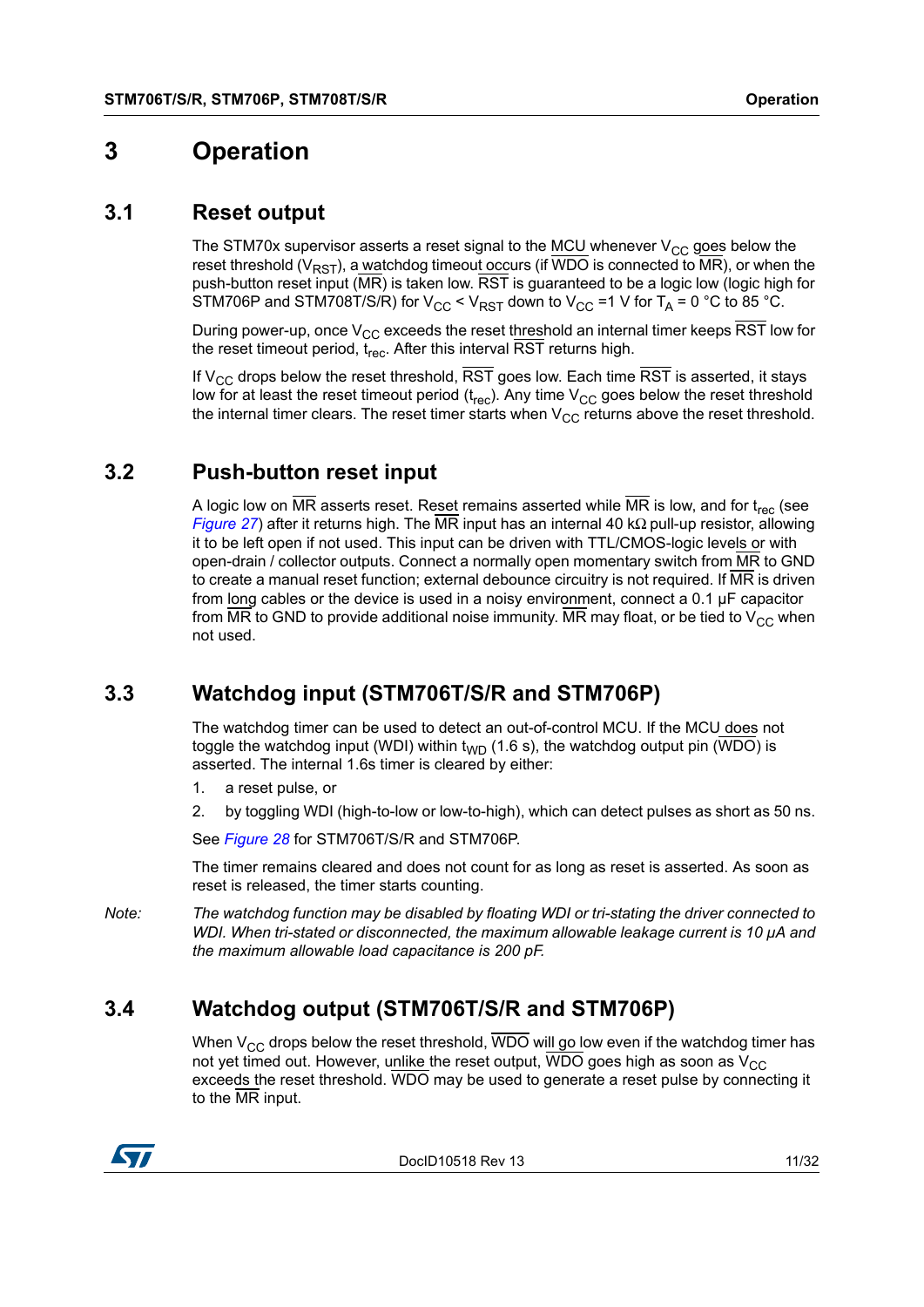### <span id="page-11-0"></span>**3.5 Power-fail input/output**

The power-fail input (PFI) is compared to an internal reference voltage (independent from the V<sub>RST</sub> comparator). If PFI is less than the power-fail threshold (V<sub>PFI</sub>), the power-fail output (PFO) will go low. This function is intended for use as an undervoltage detector to signal a failing power supply. Typically PFI is connected through an external voltage divider (see *[Figure](#page-9-1) 9*) to either the unregulated DC input (if it is available) or the regulated output of the  $V_{CC}$  regulator. The voltage divider can be set up such that the voltage at PFI falls below  $V_{\text{PFI}}$  several milliseconds before the regulated  $V_{\text{CC}}$  input to the STM70x or the microprocessor drops below the minimum operating voltage.

If the comparator is unused, PFI should be connected to  $V_{SS}$  and PFO left unconnected. PFO may be connected to MR on the STM70x so that a low voltage on PFI will generate a reset output.

### <span id="page-11-1"></span>3.6 **Ensuring a valid reset output down to V<sub>CC</sub> = 0 V**

When  $V_{CC}$  falls below 1 V, the state of the  $\overline{RST}$  output can no longer be guaranteed, and becomes essentially an open circuit. If a high value pulldown resistor is added to the RST pin, the output will be held low during this condition. A resistor value of approximately 100 kΩ will be large enough to not load the output under operating conditions, but still sufficient to pull RST to ground during this low voltage condition (see *[Figure](#page-11-2) 10*).

#### **Figure 10. Reset output valid to ground circuit**

<span id="page-11-2"></span>

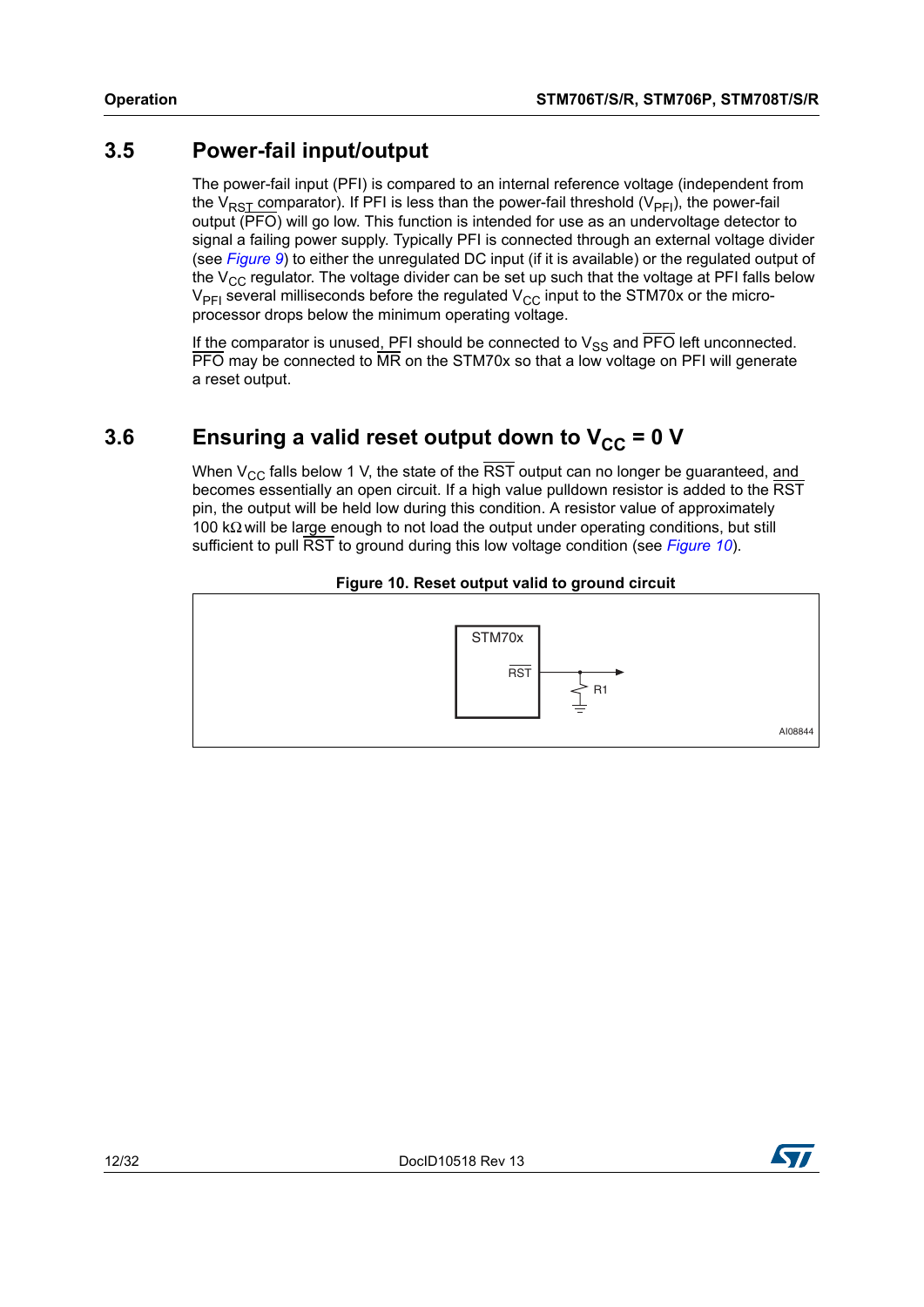### <span id="page-12-0"></span>**3.7 Interfacing to microprocessors with bi-directional reset pins**

Microprocessors with bi-directional reset pins can contend with the STM70x reset output. For example, if the reset output is driven high and the micro wants to pull it low, signal contention will result. To prevent this from occurring, connect a 4.7kΩ resistor between the reset output and the micro's reset I/O as in *[Figure](#page-12-1) 11*.

<span id="page-12-1"></span>

**Figure 11. Interfacing to microprocessors with bi-directional reset I/O**

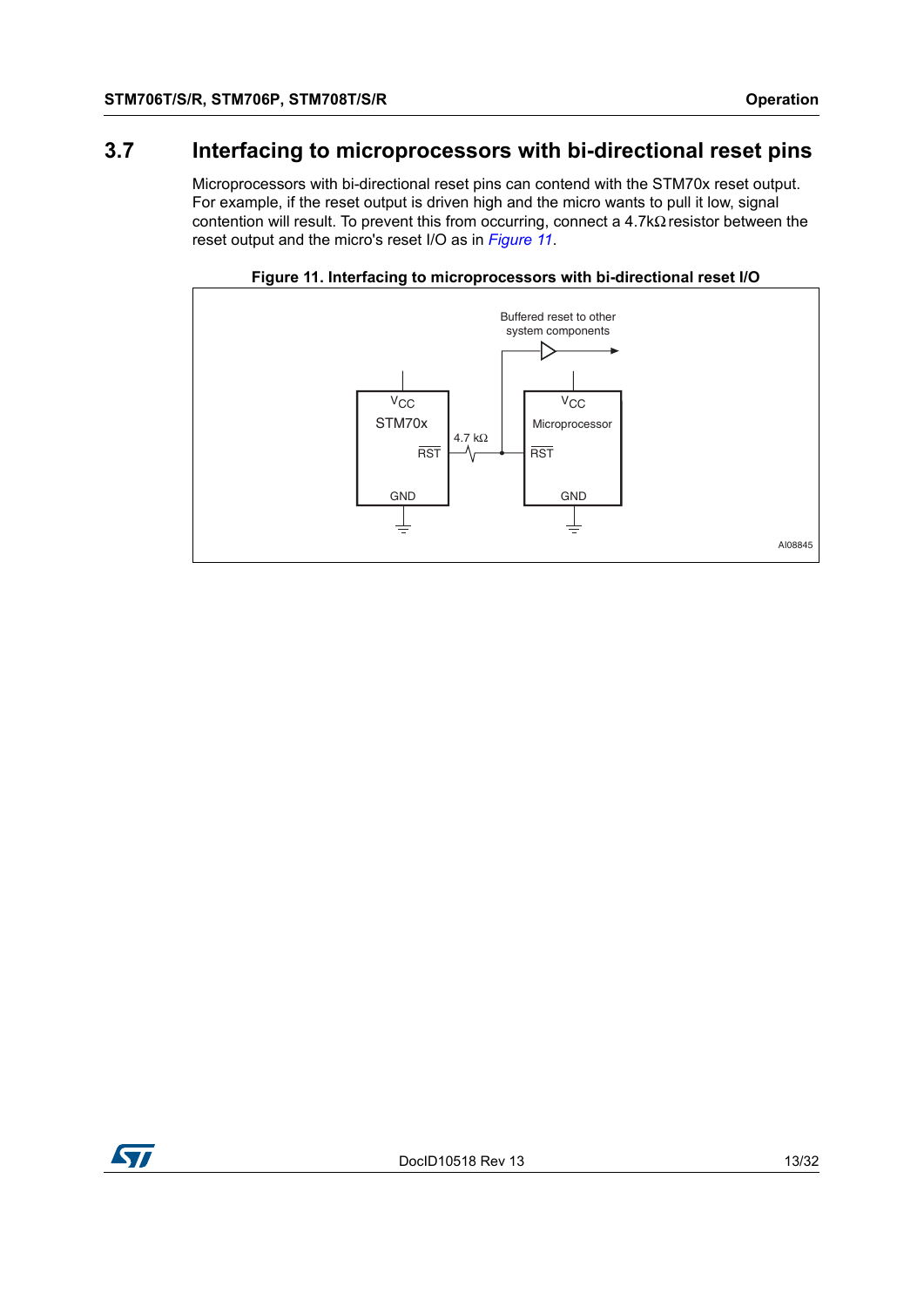## <span id="page-13-0"></span>**4 Typical operating characteristics**

<span id="page-13-1"></span>

Typical values are at  $T_A$  = 25 °C.



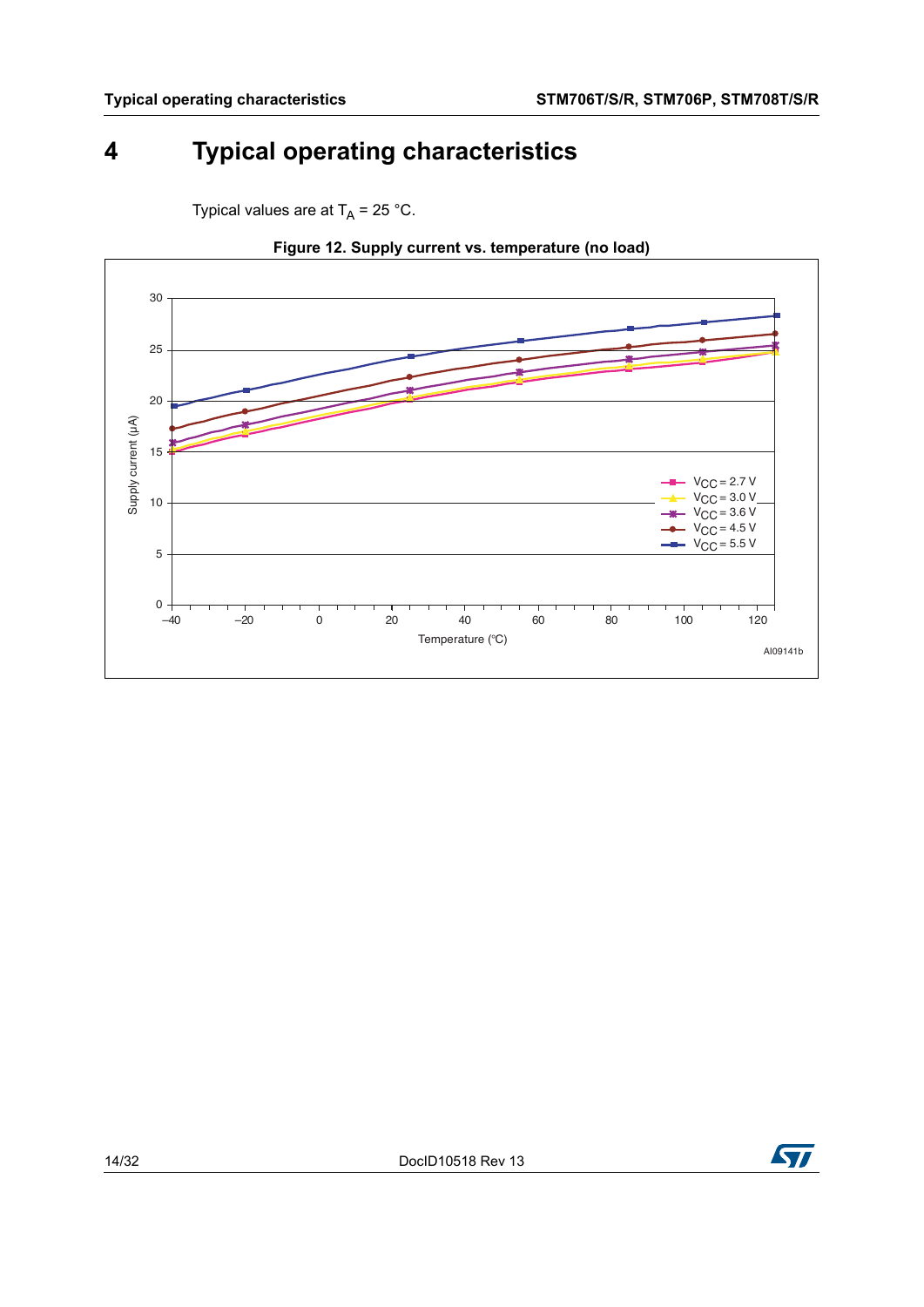<span id="page-14-0"></span>

Figure 13. V<sub>PFI</sub> threshold vs. temperature



<span id="page-14-1"></span>



DocID10518 Rev 13 15/32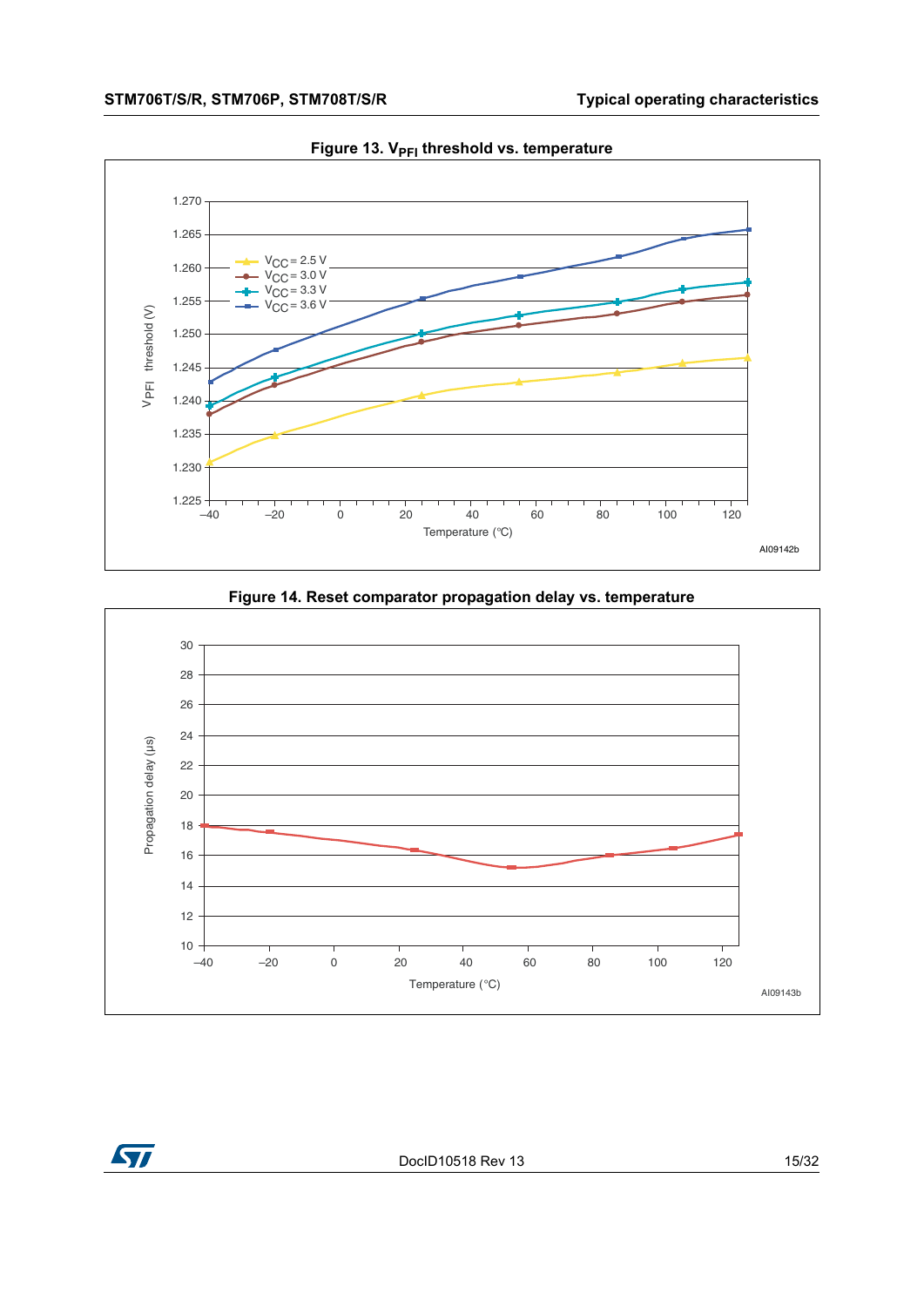<span id="page-15-0"></span>

**Figure 15. Power-up t<sub>rec</sub> vs. temperature** 



<span id="page-15-1"></span>

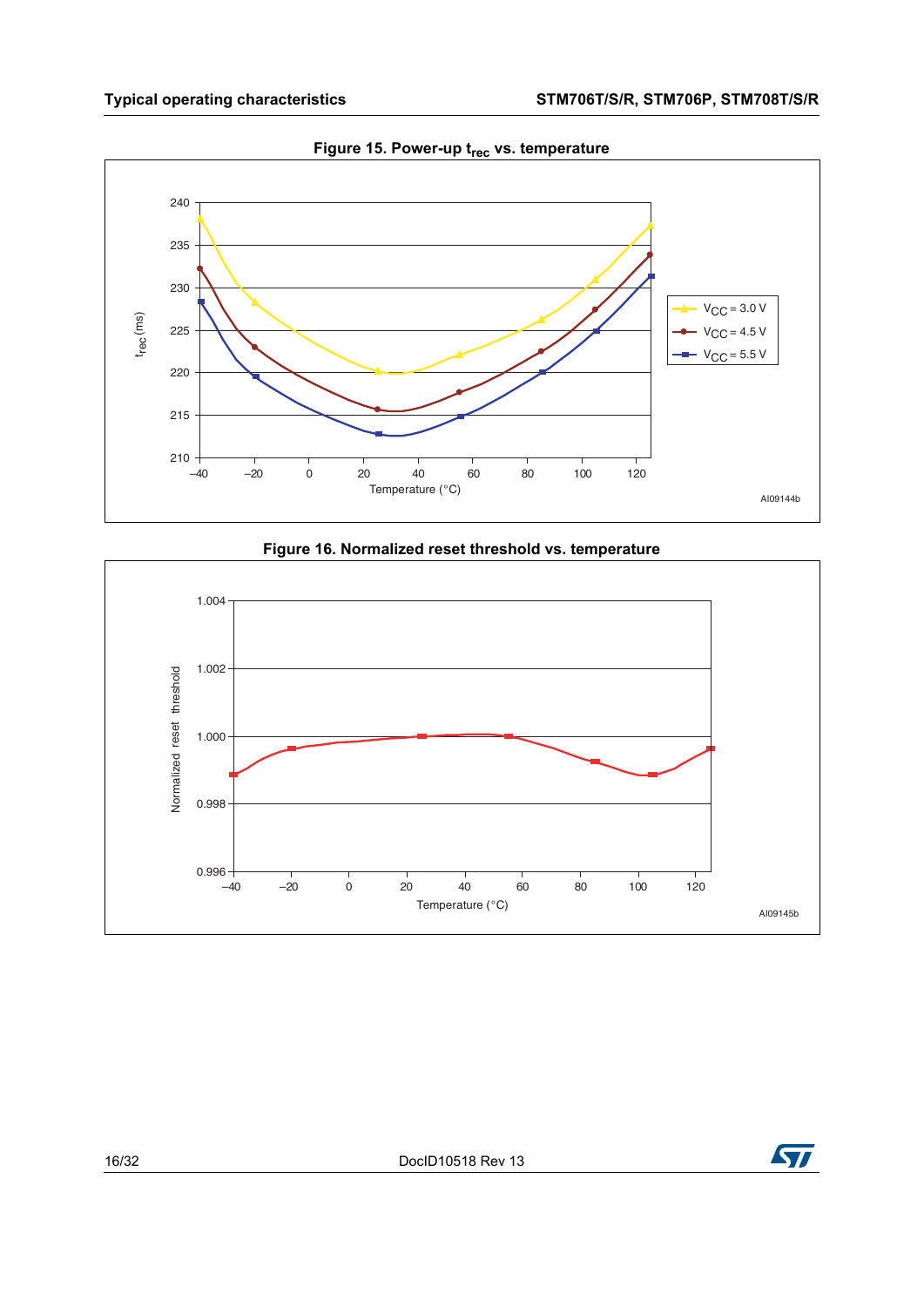<span id="page-16-0"></span>

**Figure 17. Watchdog timeout period vs. temperature**

#### **Figure 18. PFI to PFO propagation delay vs. temperature**

<span id="page-16-1"></span>



DocID10518 Rev 13 17/32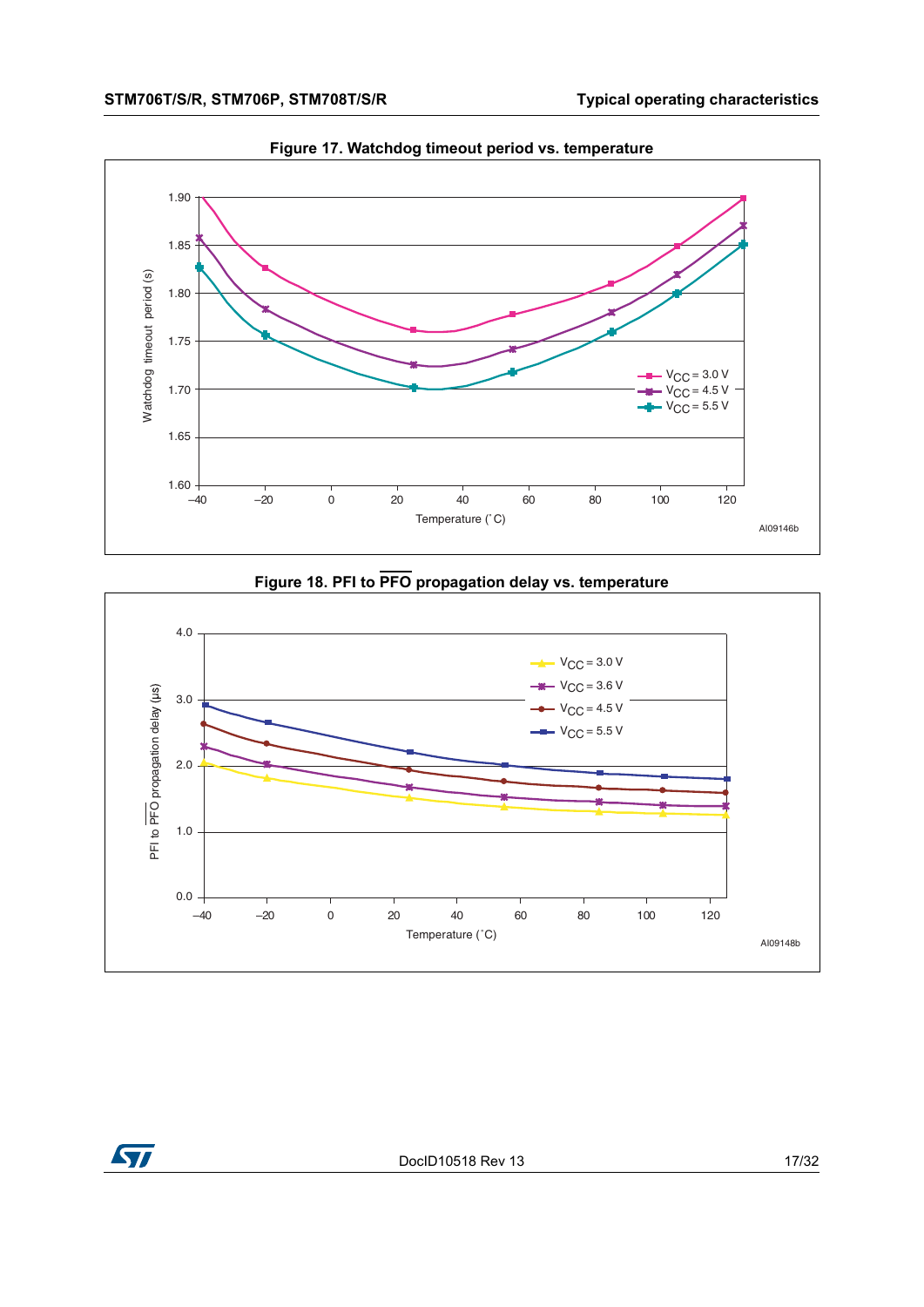<span id="page-17-0"></span>

Figure 19. Output voltage vs. load current ( $V_{CC}$  = 5 V; T<sub>A</sub> = 25 °C)



<span id="page-17-1"></span>

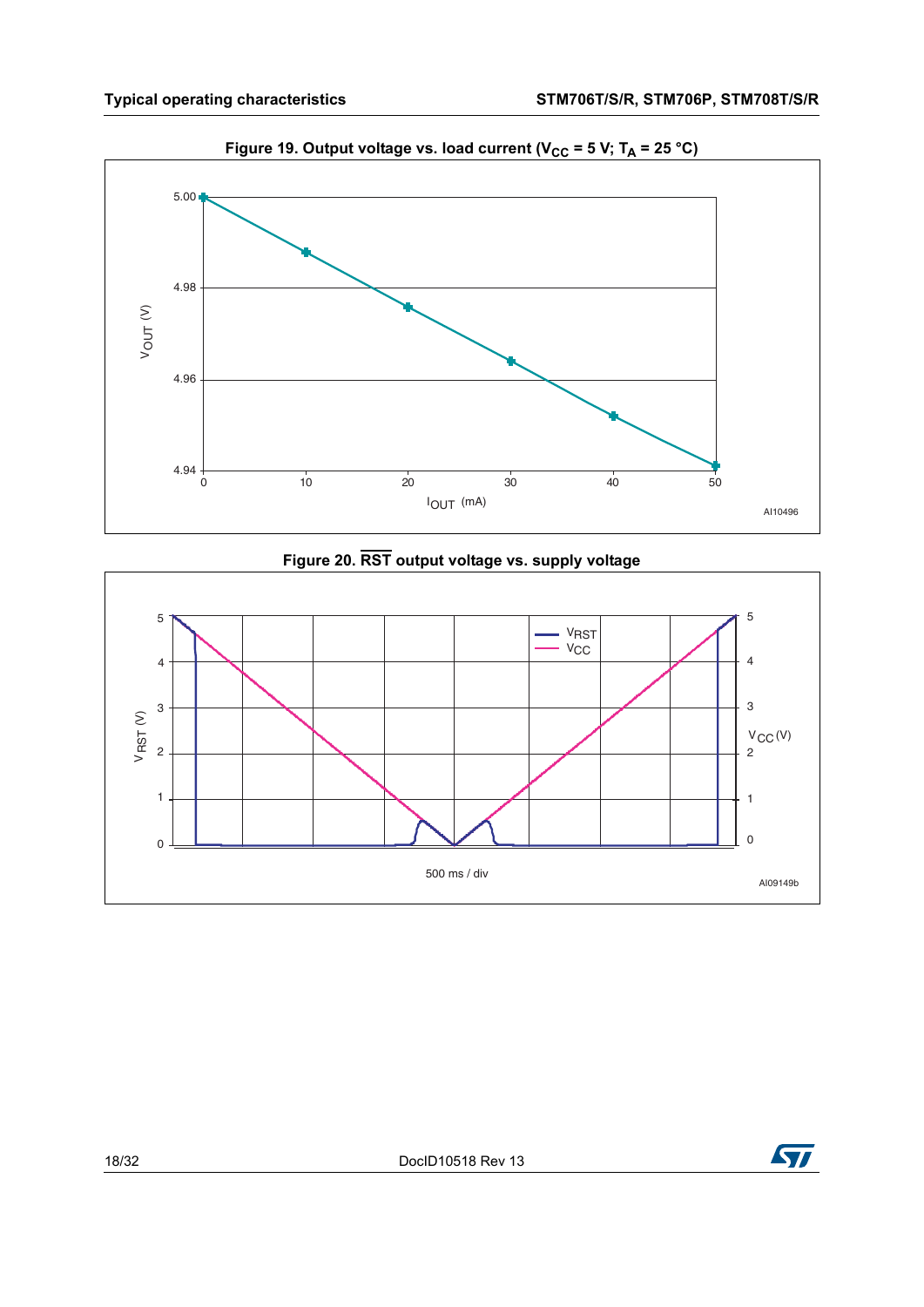<span id="page-18-0"></span>

**Figure 21. RST output voltage vs. supply voltage**



<span id="page-18-1"></span>

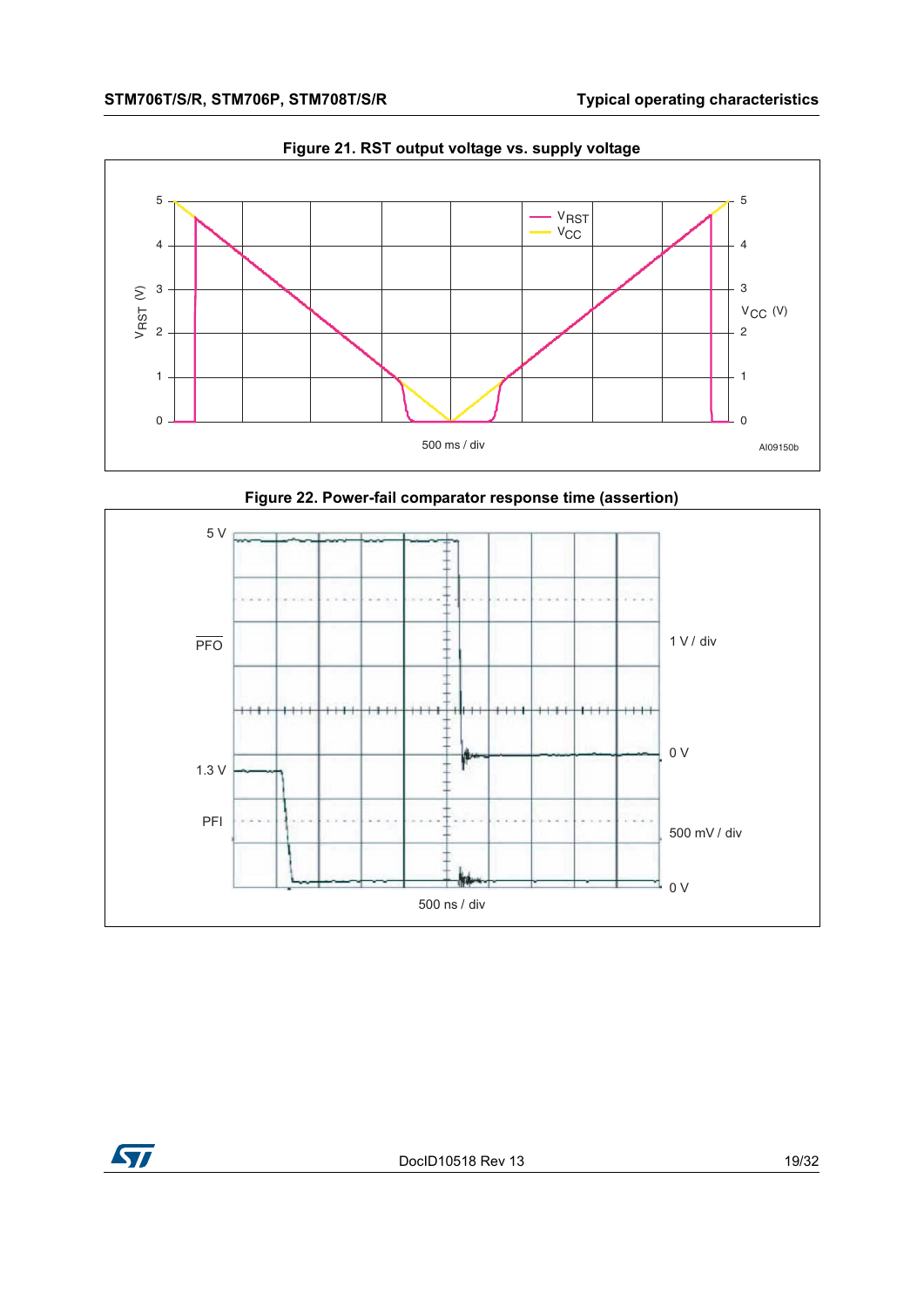<span id="page-19-0"></span>

**Figure 23. Power-fail comparator response time (de-assertion)**

<span id="page-19-1"></span>

**Figure 24. Maximum transient duration vs. reset threshold overdrive**

20/32 DocID10518 Rev 13

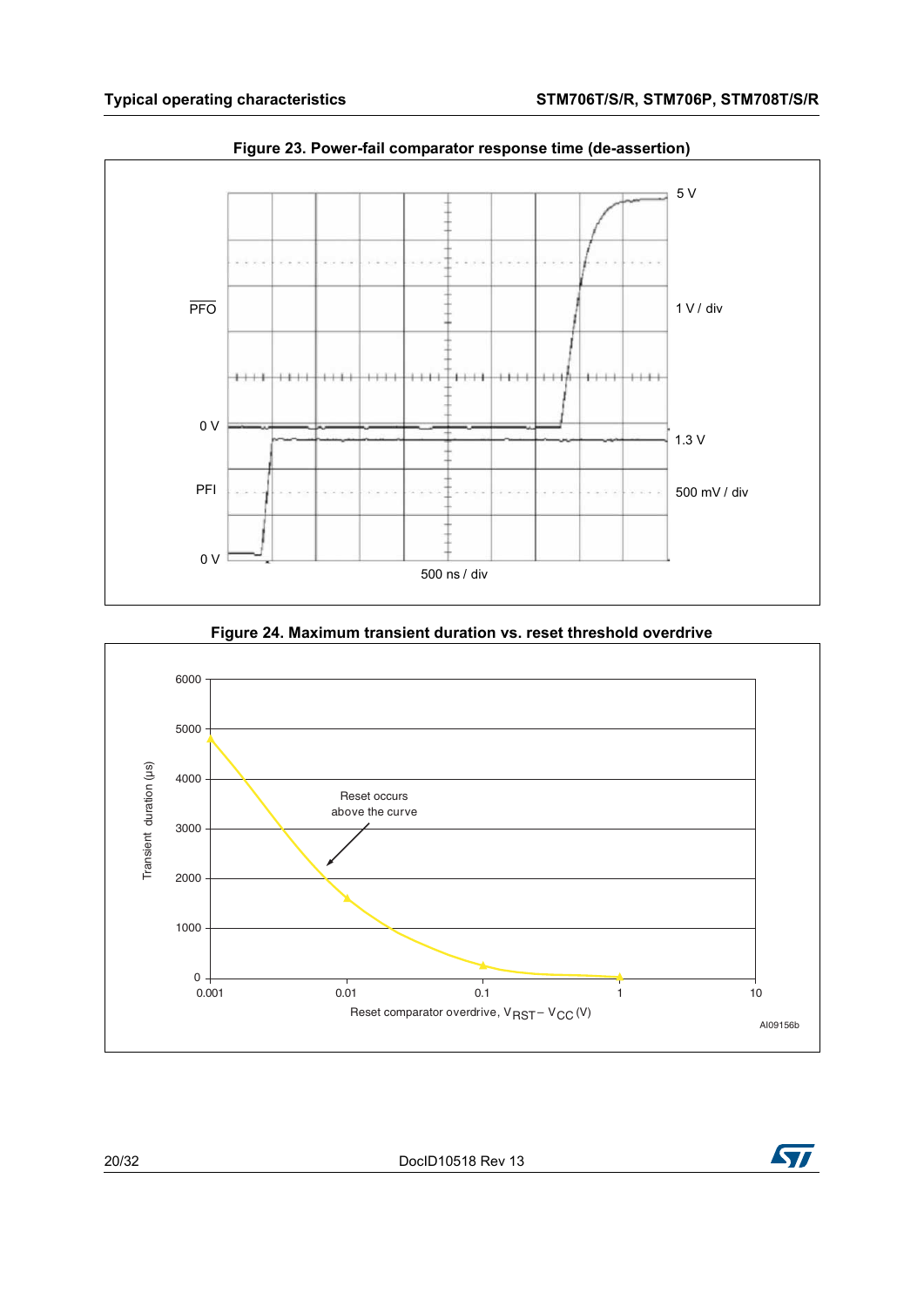## <span id="page-20-0"></span>**5 Maximum ratings**

Stressing the device above the rating listed in the *Table [4: Absolute maximum ratings](#page-20-1)* may cause permanent damage to the device. These are stress ratings only and operation of the device at these or any other conditions above those indicated in *Table [5: Operating and AC](#page-21-1)  [measurement conditions](#page-21-1)* of this specification is not implied. Exposure to absolute maximum rating conditions for extended periods may affect device reliability.

<span id="page-20-1"></span>

| Symbol                      | <b>Parameter</b>                       | Value                   | Unit |
|-----------------------------|----------------------------------------|-------------------------|------|
| $\mathsf{T}_{\textsf{STG}}$ | Storage temperature ( $V_{CC}$ off)    | $-55$ to 150            | °C   |
| $T_{SLD}^{(1)}$             | Lead solder temperature for 10 seconds | 260                     | °C   |
| $V_{10}^{(2)}$              | Input or output voltage                | $-0.3$ to $V_{CC}$ +0.3 |      |
| $\rm v_{cc}$                | Supply voltage                         | $-0.3$ to $7.0$         |      |
| Ιo                          | Output current                         | 20                      | mA   |
| $P_D$                       | Power dissipation                      | 320                     | mW   |

|  |  |  | Table 4. Absolute maximum ratings |  |
|--|--|--|-----------------------------------|--|
|--|--|--|-----------------------------------|--|

1. Reflow at peak temperature of 260 °C. The time above 255 °C must not exceed 30 seconds.

2. Negative undershoot of  $-1.5$  V for up to 10 ns or positive overshoot of V<sub>CC</sub> + 1.5 V for up to 10 ns is allowable on the WDI and MR input pins.

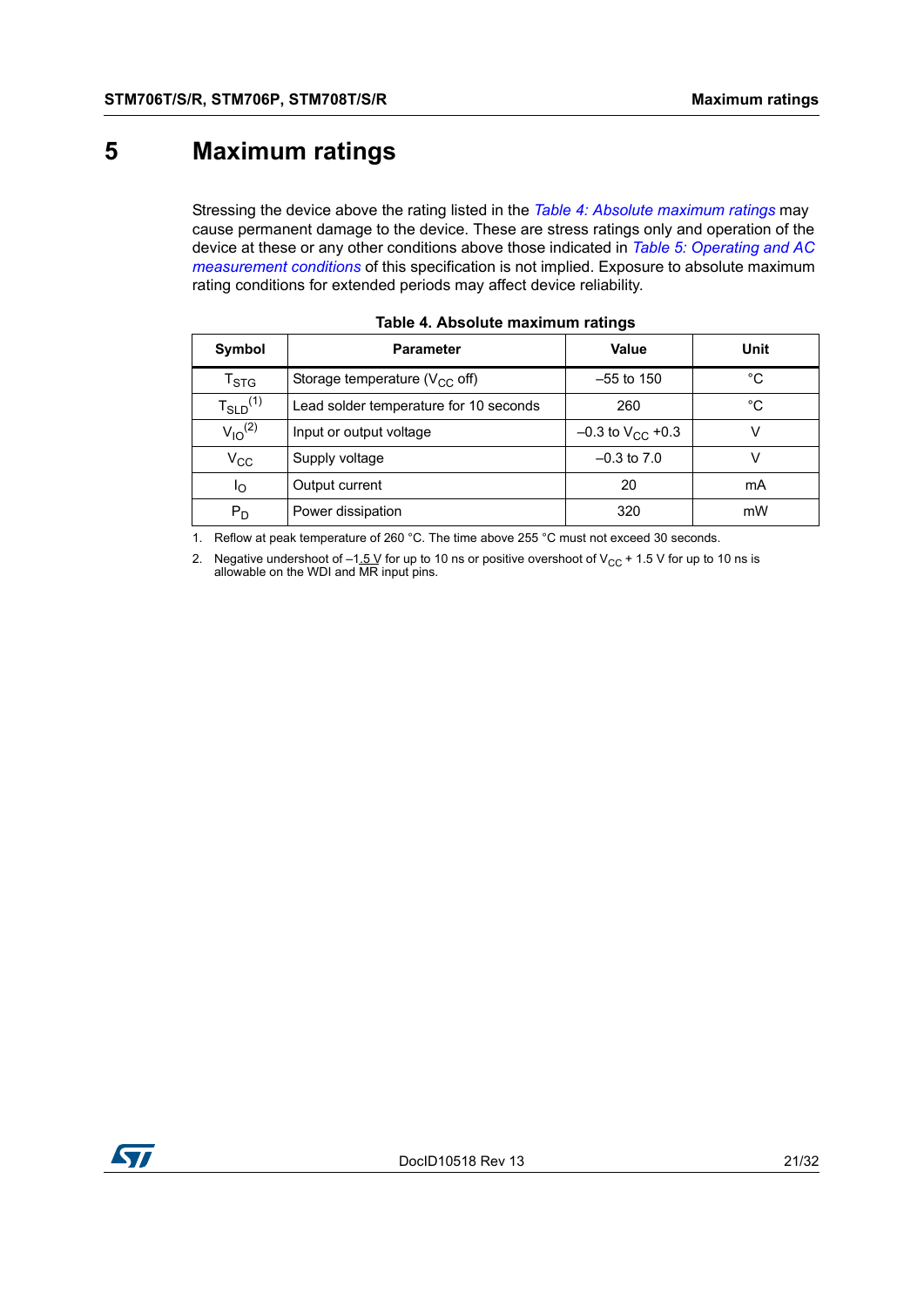## <span id="page-21-0"></span>**6 DC and AC parameters**

This section summarizes the operating measurement conditions, and the DC and AC characteristics of the device. The parameters in *Table [6: DC and AC characteristics](#page-23-0)* are derived from tests performed under the measurement conditions summarized in *[Table](#page-21-1) 5: [Operating and AC measurement conditions](#page-21-1)*. Designers should check that the operating conditions in their circuit match the operating conditions when relying on the quoted parameters.

<span id="page-21-1"></span>

| <b>Parameter</b>                      | STM70x                     | Unit |
|---------------------------------------|----------------------------|------|
| $V_{CC}$ supply voltage               | 1.0 to $5.5$               | V    |
| Ambient operating temperature $(T_A)$ | $-40$ to 85                | °C   |
| Input rise and fall times             | $\leq 5$                   | ns   |
| Input pulse voltages                  | 0.2 to 0.8 $V_{CC}$        |      |
| Input and output timing ref. voltages | 0.3 to 0.7 $V_{\text{CC}}$ |      |

|  |  |  |  | Table 5. Operating and AC measurement conditions |  |
|--|--|--|--|--------------------------------------------------|--|
|--|--|--|--|--------------------------------------------------|--|

#### **Figure 25. AC testing input/output waveforms**

<span id="page-21-2"></span>



<span id="page-21-3"></span>

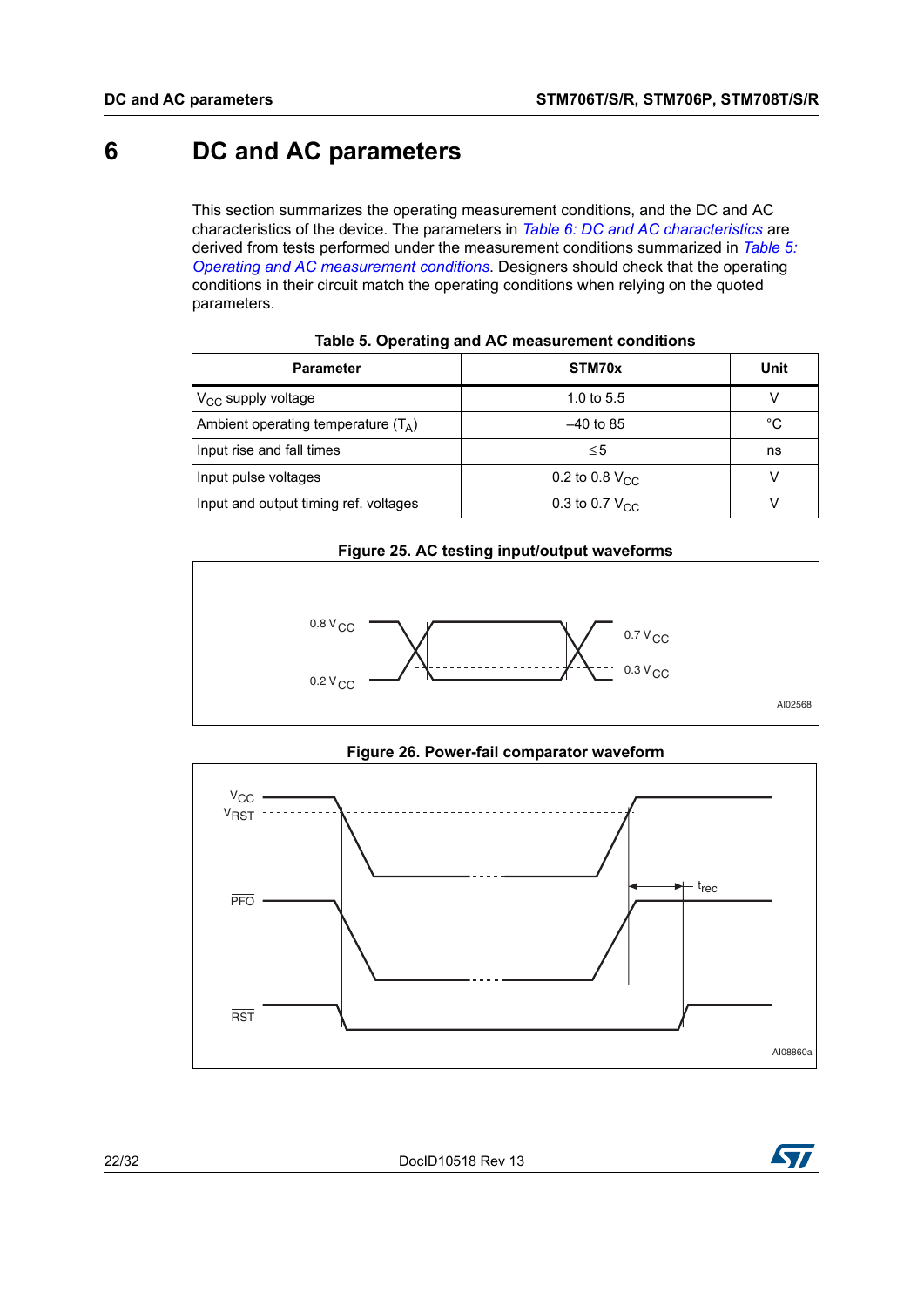<span id="page-22-0"></span>

**Figure 27. MR timing waveform**

1. RST for STM706P and STM708T/S/R.

<span id="page-22-1"></span>

#### **Figure 28. Watchdog timing (STM706T/S/R and STM706P)**

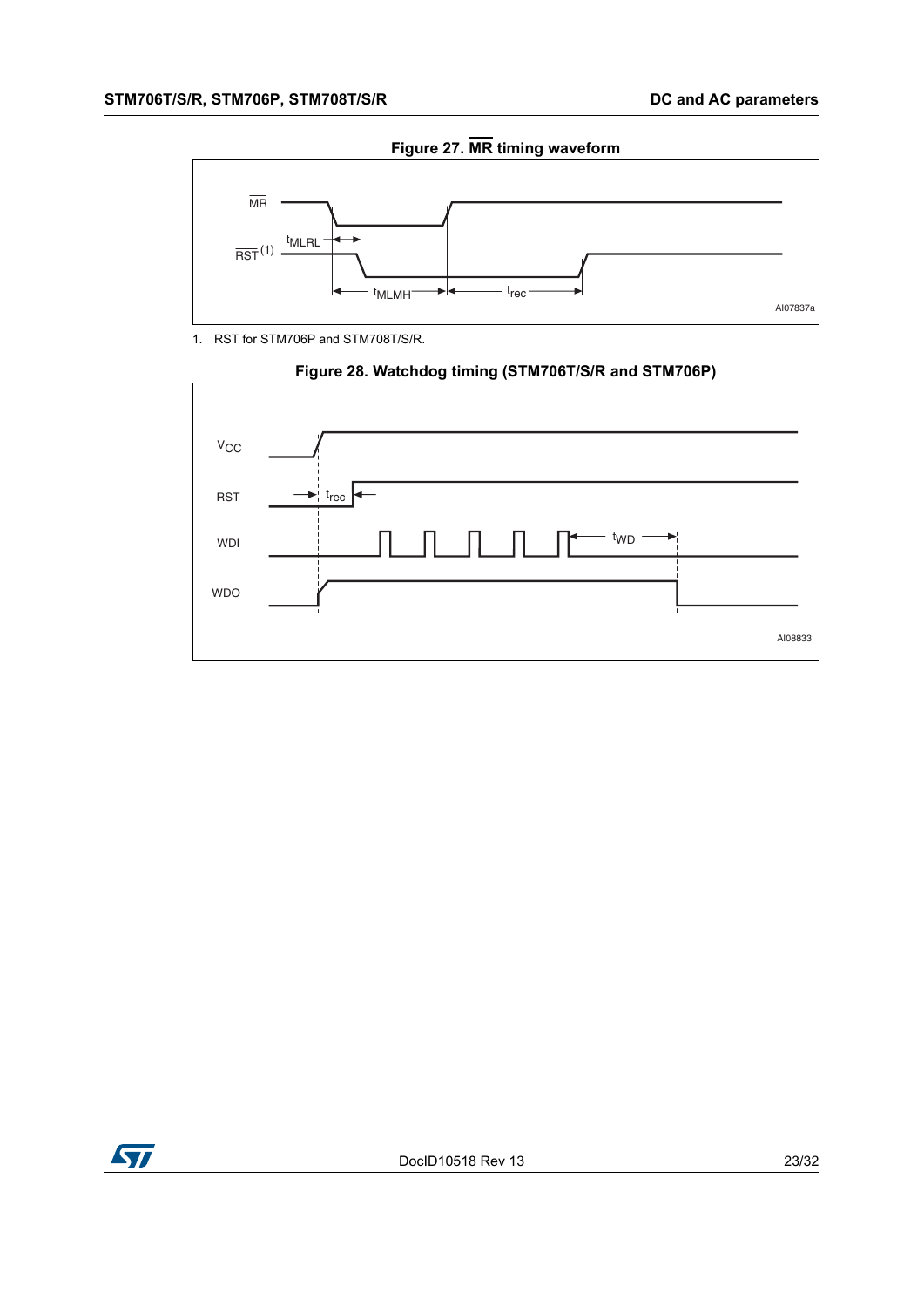<span id="page-23-0"></span>

| Symbol           | <b>Description</b>                                                               | Test condition <sup>(1)</sup>                                                | Min.                | Typ.           | Max.        | Unit |
|------------------|----------------------------------------------------------------------------------|------------------------------------------------------------------------------|---------------------|----------------|-------------|------|
| $V_{CC}$         | Operating voltage                                                                |                                                                              | $1.2^{(2)}$         |                | 5.5         | V    |
|                  |                                                                                  | $V_{CC}$ < 3.6 V                                                             |                     | 35             | 50          | μA   |
| $I_{\rm CC}$     | V <sub>CC</sub> supply current                                                   | $V_{CC}$ < 5.5 V                                                             |                     | 40             | 60          | μA   |
|                  | Input leakage current<br>(WDI)                                                   | $0 V < V_{IN} < V_{CC}$                                                      | $-1$                |                | $+1$        | μA   |
| ŀц               | Input leakage current<br>(WDI) with watchdog<br>disable feature ("D"<br>version) | $0 V < V_{IN} < V_{CC}$                                                      | $-110$              |                | 110         | μA   |
|                  | Input leakage current<br>(PFI)                                                   | $0 V < V_{IN} < V_{CC}$                                                      | $-25$               | $\overline{2}$ | $+25$       | nA   |
|                  | Input leakage current                                                            | $V_{RST}$ (max.) < $V_{CC}$ < 3.6 V                                          | 25                  | 80             | 250         | μA   |
|                  | (MR)                                                                             | 4.5 V < $V_{CC}$ < 5.5 V                                                     | 75                  | 125            | 300         | μA   |
| V <sub>IH</sub>  |                                                                                  | 4.5 V < $V_{CC}$ < 5.5 V                                                     | 2.0                 |                |             | V    |
|                  | Input high voltage (MR)                                                          | $V_{RST}$ (max.) < $V_{CC}$ < 3.6 V                                          | $0.7 V_{CC}$        |                |             | V    |
| V <sub>IH</sub>  | Input high voltage (WDI)                                                         | $V_{RST}$ (max.) < $V_{CC}$ < 5.5 V                                          | 0.7 V <sub>CC</sub> |                |             | V    |
|                  | Input low voltage (MR)                                                           | 4.5 V < $V_{CC}$ < 5.5 V                                                     |                     |                | 0.8         | V    |
| $V_{IL}$         |                                                                                  | $V_{RST}$ (max.) < $V_{CC}$ < 3.6 V                                          |                     |                | 0.6         | V    |
| $V_{IL}$         | Input low voltage (WDI)                                                          | $V_{RST}$ (max.) < $V_{CC}$ < 5.5 V                                          |                     |                | $0.3V_{CC}$ | V    |
| $V_{OL}$         | Output low voltage (PFO,<br>RST, RST, WDO)                                       | $V_{CC} = V_{RST}$ (max.),<br>$I_{SINK}$ = 3.2 mA                            |                     |                | 0.3         | V    |
|                  | Output low voltage (RST)                                                         | $I_{SINK}$ = 50 µA, $V_{CC}$ = 1.0 V,<br>$T_A = 0$ °C to 85 °C               |                     |                | 0.3         | V    |
| $V_{OL}$         |                                                                                  | $I_{SINK}$ = 100 µA,<br>$V_{CC}$ = 1.2 V                                     |                     |                | 0.3         | V    |
| $V_{OH}$         | Output high voltage (RST,<br>RST, WDO)                                           | $I_{\text{SOLIRCF}} = 1 \text{ mA}$<br>$V_{CC}$ = $V_{RST}$ (max.)           | 2.4                 |                |             | V    |
|                  | Output high voltage<br>$(\overline{PFO})$                                        | $I_{\text{SOURCE}}$ = 75 µA,<br>$V_{CC} = V_{RST}$ (max.)                    | 0.8 V <sub>CC</sub> |                |             | V    |
|                  | Power-fail comparator                                                            |                                                                              |                     |                |             |      |
| $V_{\text{PFI}}$ | PFI input threshold                                                              | PFI falling<br>(STM70xP/R, $V_{CC}$ = 3.0 V;<br>STM70xS/T, $V_{CC}$ = 3.3 V) | 1.20                | 1.25           | 1.30        | V    |
| t <sub>PFD</sub> | PFI to PFO propagation<br>delay                                                  |                                                                              |                     | $\overline{2}$ |             | μs   |

#### **Table 6. DC and AC characteristics**

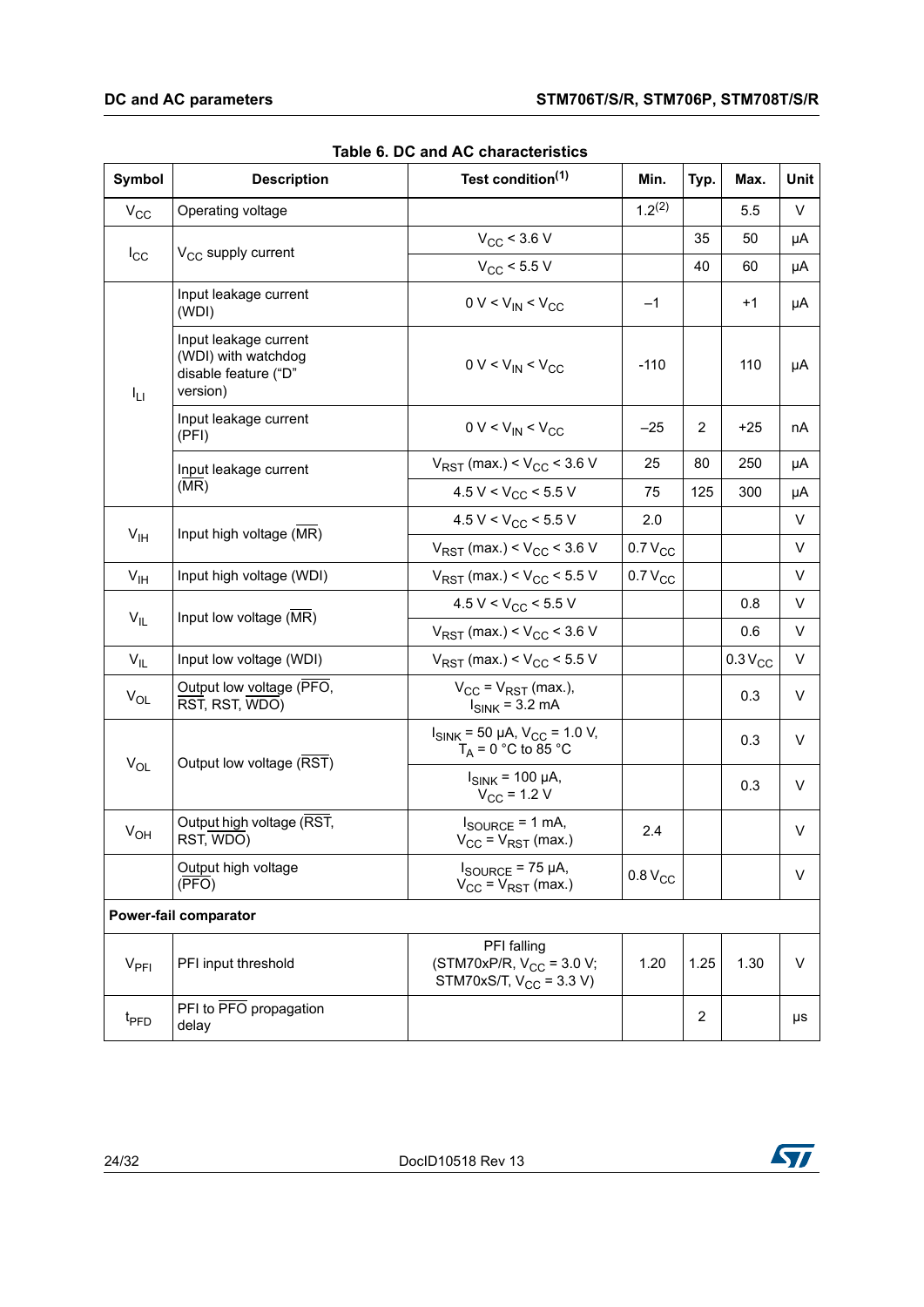| Symbol                                   | <b>Description</b>             | Test condition <sup>(1)</sup>            | Min. | Typ. | Max. | <b>Unit</b> |  |
|------------------------------------------|--------------------------------|------------------------------------------|------|------|------|-------------|--|
| <b>Reset thresholds</b>                  |                                |                                          |      |      |      |             |  |
|                                          |                                | STM706P/70xR                             | 2.55 | 2.63 | 2.70 | V           |  |
| $V_{RST}$                                | Reset threshold <sup>(3)</sup> | STM70xS                                  | 2.85 | 2.93 | 3.00 | V           |  |
|                                          |                                | STM70xT                                  | 3.00 | 3.08 | 3.15 | V           |  |
|                                          | Reset threshold<br>hysteresis  |                                          |      | 20   |      | mV          |  |
|                                          | RST pulse width                | Blank (see Table 9)                      | 140  | 200  | 280  | ms          |  |
| $t_{rec}$                                |                                | $A^{(4)}$ (see Table 9)                  | 160  | 200  | 280  |             |  |
| <b>Push-button reset input</b>           |                                |                                          |      |      |      |             |  |
| t <sub>MLMH</sub><br>(or $t_{MR}$ )      | MR pulse width                 | $V_{RST}$ (max.) < $V_{CC}$ < 3.6 V      | 500  |      |      | ns          |  |
|                                          |                                | 4.5 V < $V_{CC}$ < 5.5 V                 | 150  |      |      | ns          |  |
| t <sub>MLRL</sub><br>(or $t_{MRD}$ )     | MR to RST output delay         | $V_{RST}$ (max.) < $V_{CC}$ < 3.6 V      |      |      | 750  | ns          |  |
|                                          |                                | 4.5 V < $V_{CC}$ < 5.5 V                 |      |      | 250  | ns          |  |
| Watchdog timer (STM706T/S/R and STM706P) |                                |                                          |      |      |      |             |  |
| t <sub>WD</sub>                          | Watchdog timeout period        | STM706P/70xR.<br>$V_{\rm CC}$ = 3.0 V    | 1.12 | 1.60 | 2.24 | s           |  |
|                                          |                                | STM70xS/70XT,<br>$V_{\text{CC}}$ = 3.3 V |      |      |      |             |  |
|                                          | WDI pulse width                | 4.5 V < $V_{CC}$ < 5.5 V                 | 50   |      |      | ns          |  |
|                                          |                                | $V_{RST}$ (max.) < $V_{CC}$ < 3.6 V      | 100  |      |      | ns          |  |

#### **Table 6. DC and AC characteristics (continued)**

1. Valid for ambient operating temperature:  $T_A = -40$  to 85 °C; V<sub>CC</sub> = V<sub>RST</sub> (max.) to 5.5 V (except where noted).

2.  $V_{CC}$  (min) = 1.0 V for T<sub>A</sub> = 0 °C to +85 °C.

3. For  $V_{CC}$  falling.

4. STM706P/STM70xR device,  $V_{CC}$  = 3 V; STM706xS/STM70xT device,  $V_{CC}$  = 3.3 V.

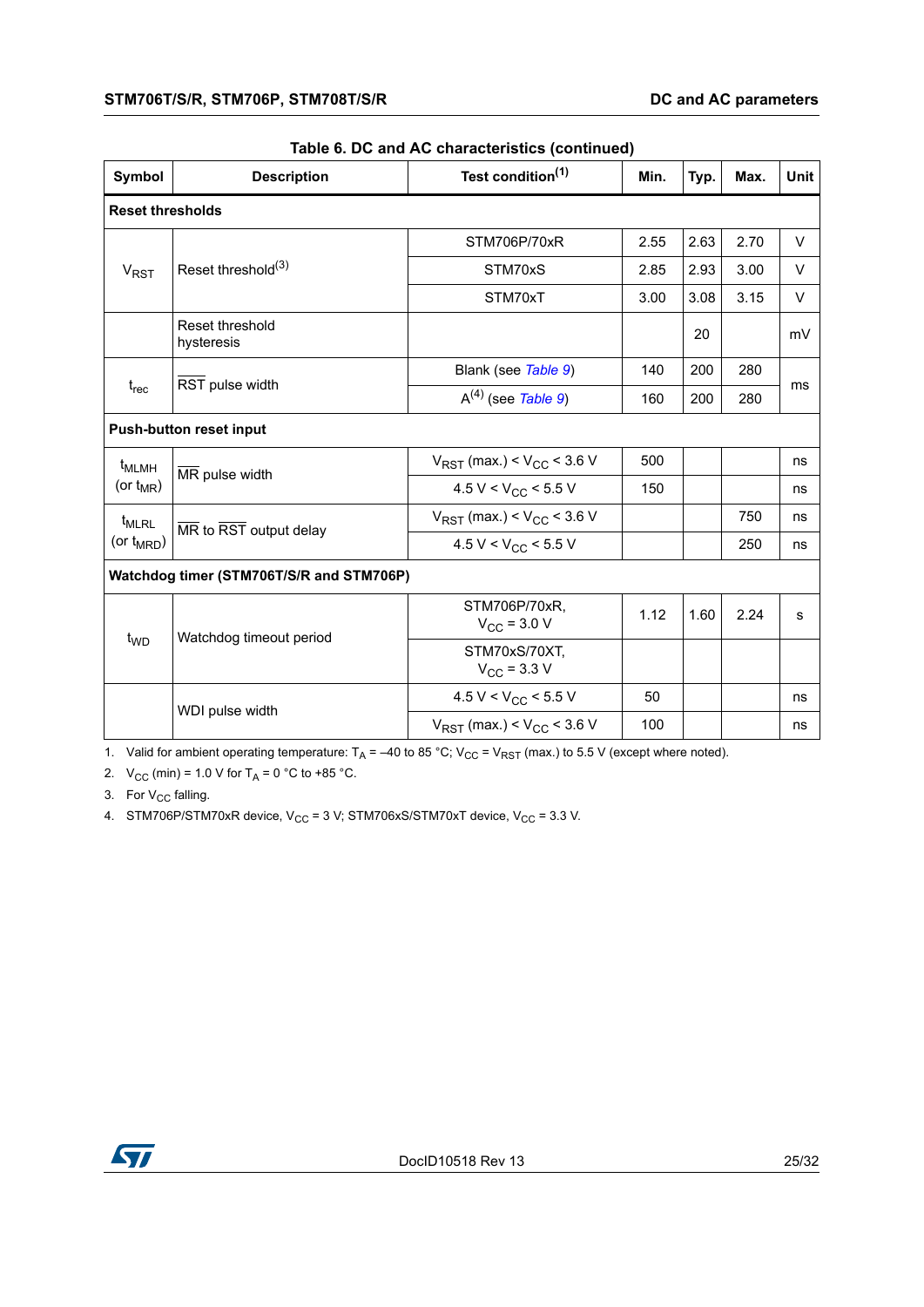## <span id="page-25-0"></span>**7 Package information**

In order to meet environmental requirements, ST offers these devices in different grades of ECOPACK<sup>®</sup> packages, depending on their level of environmental compliance. ECOPACK<sup>®</sup> specifications, grade definitions and product status are available at: *[www.st.com](http://www.st.com)*. ECOPACK® is an ST trademark.

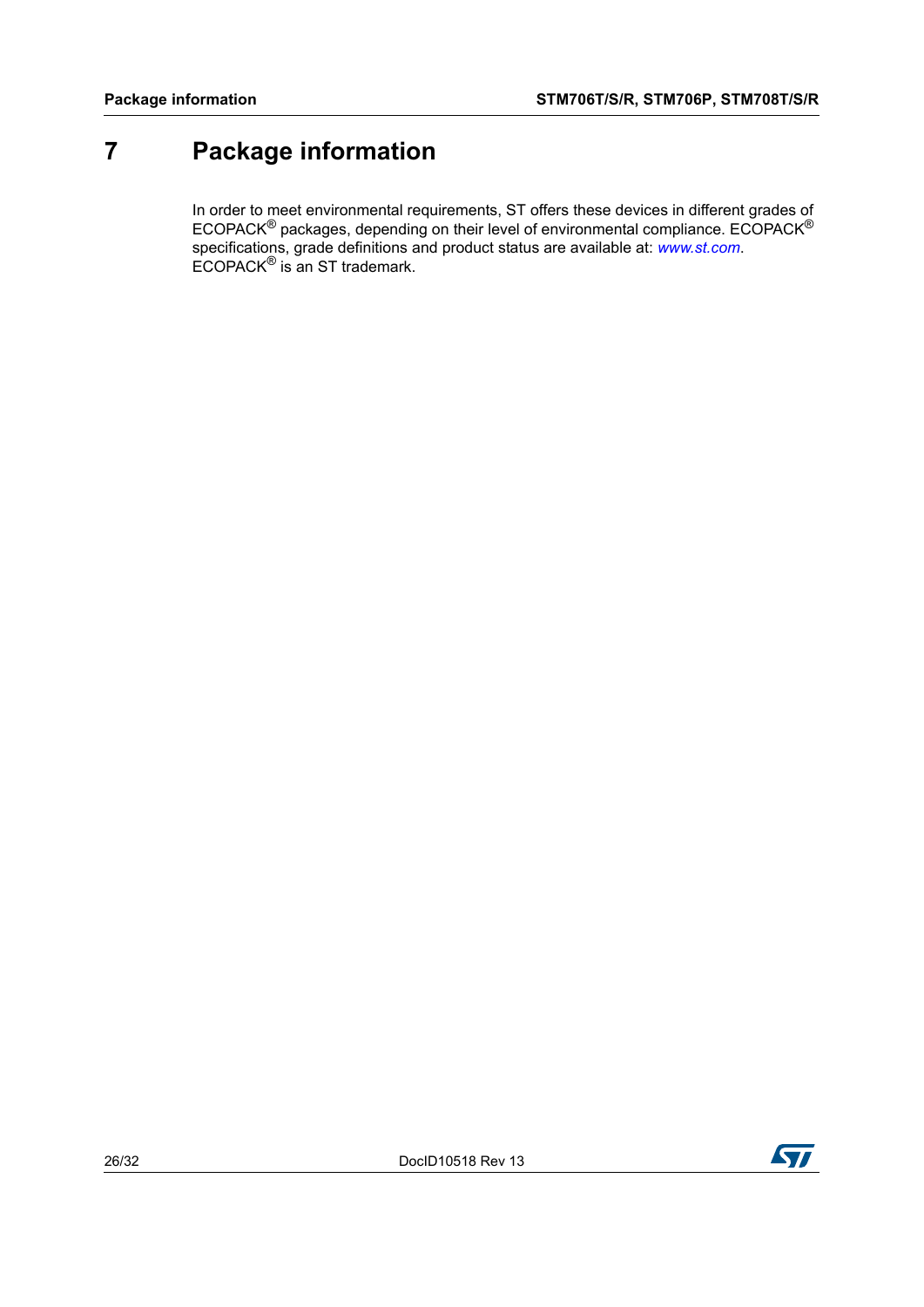### <span id="page-26-0"></span>**7.1 SO8 package information**



#### <span id="page-26-2"></span>**Figure 29. SO8 - 8-lead plastic small outline, 150 mils body width, package outline**

#### *Note: Drawing is not to scale.*

#### <span id="page-26-1"></span>**Table 7. SO8 - 8-lead plastic small outline, 150 mils body width, mechanical data**

|             | <b>Dimensions</b> |             |             |        |             |             |  |
|-------------|-------------------|-------------|-------------|--------|-------------|-------------|--|
| Symbol      | mm                |             |             | inches |             |             |  |
|             | Typ.              | Min.        | Max.        | Typ.   | Min.        | Max.        |  |
| A           |                   | 1.35        | 1.75        |        | 0.053       | 0.069       |  |
| A1          |                   | 0.10        | 0.25        |        | 0.004       | 0.010       |  |
| B           |                   | 0.33        | 0.51        |        | 0.013       | 0.020       |  |
| $\mathsf C$ |                   | 0.19        | 0.25        |        | 0.007       | 0.010       |  |
| D           |                   | 4.80        | 5.00        |        | 0.189       | 0.197       |  |
| ddd         |                   |             | 0.10        |        |             | 0.004       |  |
| E           |                   | 3.80        | 4.00        |        | 0.150       | 0.157       |  |
| e           | 1.27              |             |             | 0.050  |             |             |  |
| H           |                   | 5.80        | 6.20        |        | 0.228       | 0.244       |  |
| h           |                   | 0.25        | 0.50        |        | 0.010       | 0.020       |  |
| Г           |                   | 0.40        | 0.90        |        | 0.016       | 0.035       |  |
| $\alpha$    |                   | $0^{\circ}$ | $8^{\circ}$ |        | $0^{\circ}$ | $8^{\circ}$ |  |
| N           | 8                 | 8           |             |        |             |             |  |

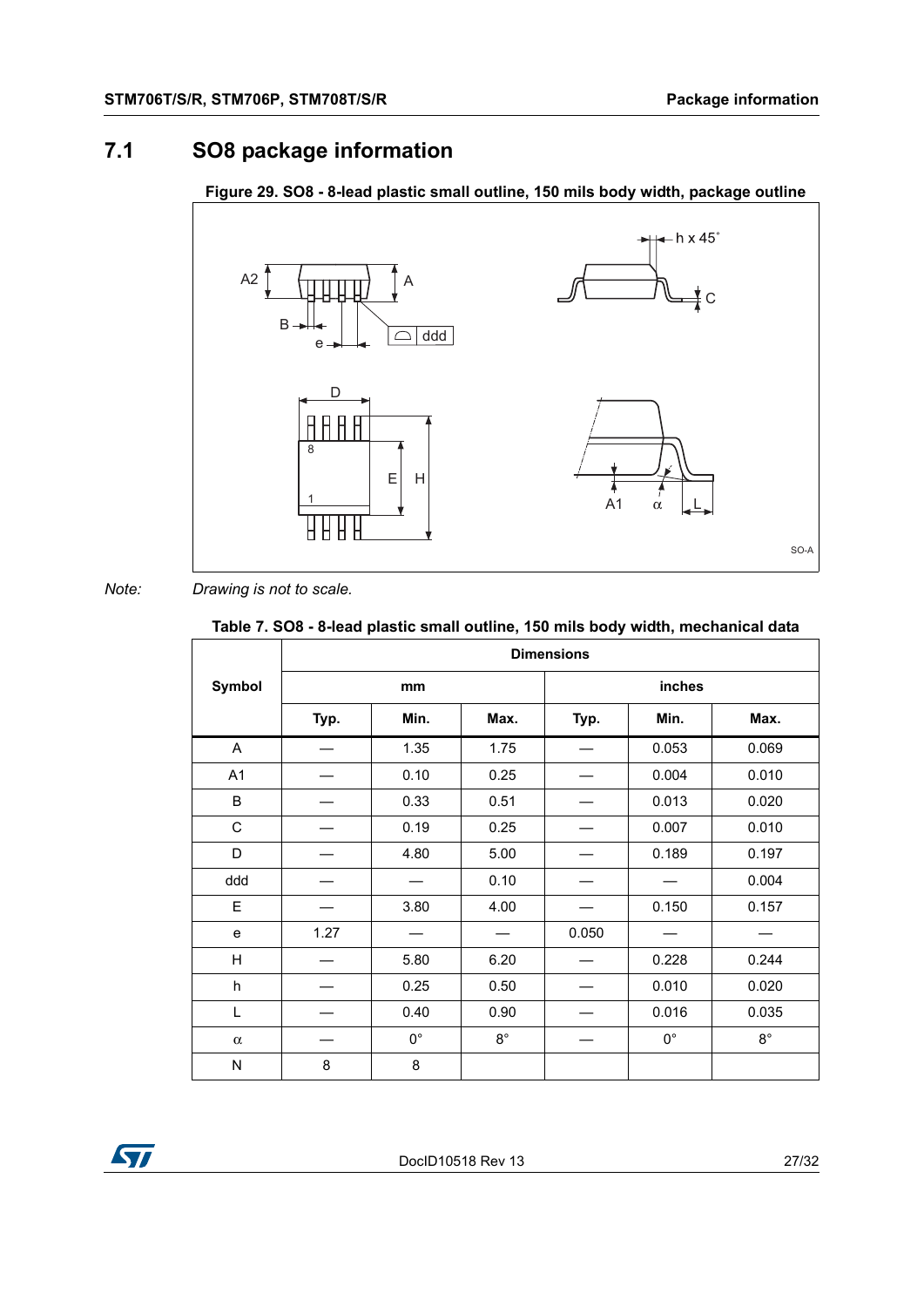### <span id="page-27-0"></span>**7.2 TSSOP8 3x3 (DS) package information**

<span id="page-27-2"></span>



*Note: Drawing is not to scale.*

| Table 8. TSSOP8 - 8-lead, thin shrink small outline, 3 x 3 mm body size, |
|--------------------------------------------------------------------------|
| mechanical data                                                          |

<span id="page-27-1"></span>

|             | <b>Dimensions</b> |             |             |        |             |             |
|-------------|-------------------|-------------|-------------|--------|-------------|-------------|
| Symbol      | mm                |             |             | inches |             |             |
|             | Typ.              | Min.        | Max.        | Typ.   | Min.        | Max.        |
| A           |                   |             | 1.10        |        |             | 0.043       |
| A1          |                   | 0.05        | 0.15        |        | 0.002       | 0.006       |
| A2          | 0.85              | 0.75        | 0.95        | 0.034  | 0.030       | 0.037       |
| b           |                   | 0.25        | 0.40        |        | 0.010       | 0.016       |
| $\mathbf c$ |                   | 0.13        | 0.23        |        | 0.005       | 0.009       |
| <b>CP</b>   |                   |             | 0.10        |        |             | 0.004       |
| D           | 3.00              | 2.90        | 3.10        | 0.118  | 0.114       | 0.122       |
| e           | 0.65              |             |             | 0.026  |             |             |
| E           | 4.90              | 4.65        | 5.15        | 0.193  | 0.183       | 0.203       |
| E1          | 3.00              | 2.90        | 3.10        | 0.118  | 0.114       | 0.122       |
| L           | 0.55              | 0.40        | 0.70        | 0.022  | 0.016       | 0.030       |
| L1          | 0.95              |             |             | 0.037  |             |             |
| $\alpha$    |                   | $0^{\circ}$ | $6^{\circ}$ |        | $0^{\circ}$ | $6^{\circ}$ |
| N           | 8                 | 8           |             |        |             |             |

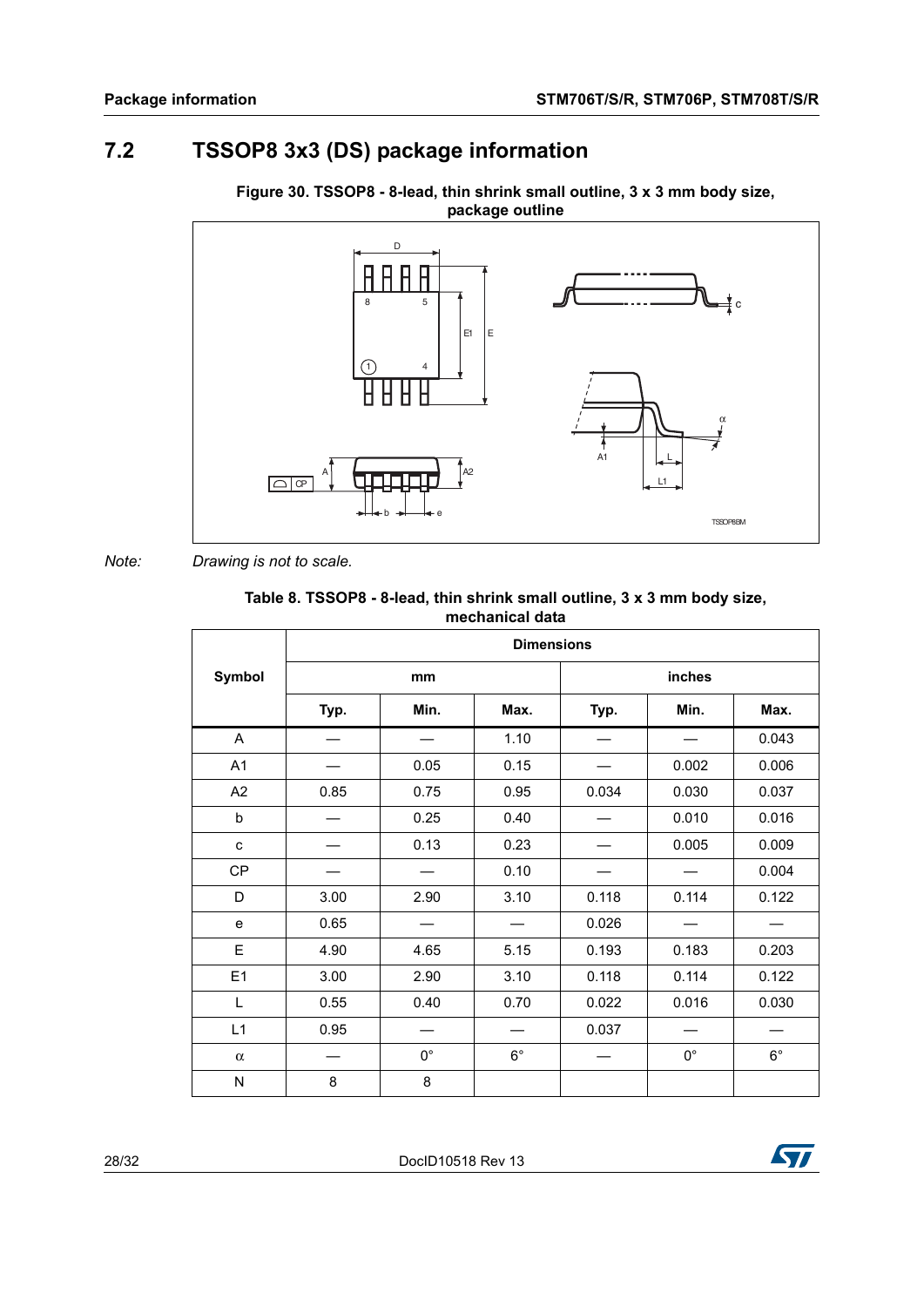## <span id="page-28-0"></span>**8 Part numbering**

<span id="page-28-1"></span>

|                                                 |               |   |   | Table 9. Ordering information scheme |   |   |
|-------------------------------------------------|---------------|---|---|--------------------------------------|---|---|
| Example:                                        | <b>STM706</b> | т | D | M                                    | 6 | F |
| Device type                                     |               |   |   |                                      |   |   |
| <b>STM706</b>                                   |               |   |   |                                      |   |   |
| <b>STM708</b>                                   |               |   |   |                                      |   |   |
|                                                 |               |   |   |                                      |   |   |
| Reset threshold voltage                         |               |   |   |                                      |   |   |
| T: 3.00 V $\leq$ V <sub>RST</sub> $\leq$ 3.15 V |               |   |   |                                      |   |   |
| S: 2.88 V $\leq$ V <sub>RST</sub> $\leq$ 3.00 V |               |   |   |                                      |   |   |
| R: STM706P: 2.59 $V \leq V_{RST} \leq 2.70 V$   |               |   |   |                                      |   |   |
|                                                 |               |   |   |                                      |   |   |
| Watchdog disable                                |               |   |   |                                      |   |   |
| Blank = not activated                           |               |   |   |                                      |   |   |
| $D =$ activated                                 |               |   |   |                                      |   |   |
|                                                 |               |   |   |                                      |   |   |
| <b>RST pulse width</b>                          |               |   |   |                                      |   |   |
| Blank = 140 to 280 ms                           |               |   |   |                                      |   |   |
| $A^{(1)}$ = 160 to 280 ms                       |               |   |   |                                      |   |   |
|                                                 |               |   |   |                                      |   |   |
| Package                                         |               |   |   |                                      |   |   |
| $M = SO8$                                       |               |   |   |                                      |   |   |
| $DS(2) = TSSOP8$                                |               |   |   |                                      |   |   |
|                                                 |               |   |   |                                      |   |   |
| <b>Temperature range</b>                        |               |   |   |                                      |   |   |
| $6 = -40$ to 85 °C                              |               |   |   |                                      |   |   |
|                                                 |               |   |   |                                      |   |   |
| <b>Shipping method</b>                          |               |   |   |                                      |   |   |

F = ECOPACK® packages, tape and reel

1. Available in SO8 (M) package only

2. Contact local ST sales office for availability

For other options, or for more information on any aspect of this device, please contact the ST sales office nearest you.

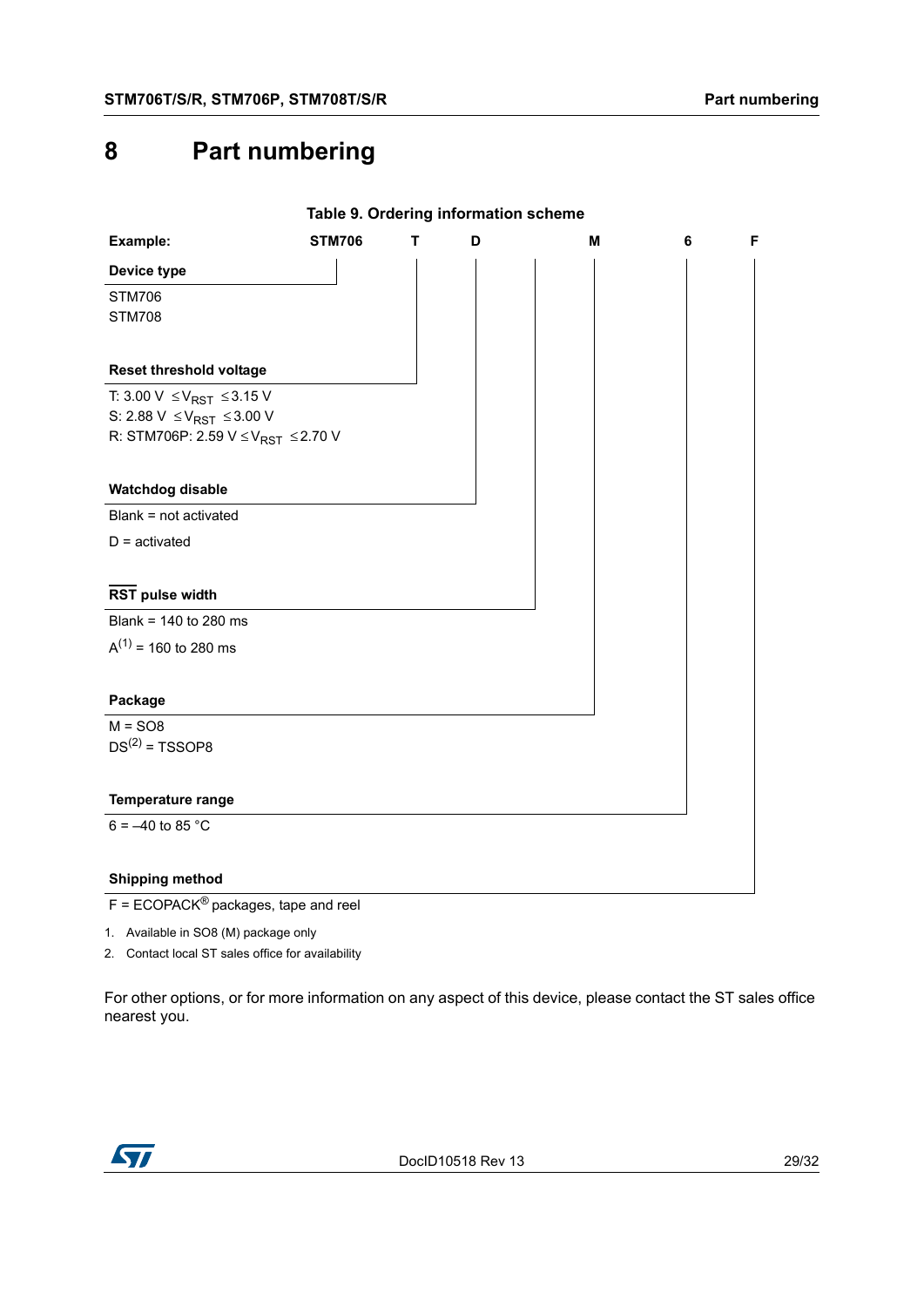<span id="page-29-0"></span>

| Part number    | <b>Reset threshold</b> | Package         | <b>Topside marking</b>                        |  |
|----------------|------------------------|-----------------|-----------------------------------------------|--|
| STM706P        | 2.63 V                 | SO <sub>8</sub> |                                               |  |
|                |                        | TSSOP8          |                                               |  |
| STM706T        | 3.08 V                 | SO <sub>8</sub> |                                               |  |
|                |                        | TSSOP8          | 706P<br>706T<br>706S<br>706R<br>706RD<br>708T |  |
| STM706S        |                        | SO <sub>8</sub> |                                               |  |
|                | 2.93 V                 | TSSOP8          |                                               |  |
| STM706R        | 2.63 V                 | SO <sub>8</sub> |                                               |  |
|                |                        | TSSOP8          |                                               |  |
| STM706RD       | 2.63 V                 | SO <sub>8</sub> |                                               |  |
|                |                        | TSSOP8          |                                               |  |
| STM708T        | 3.08 V                 | SO <sub>8</sub> |                                               |  |
|                |                        | TSSOP8          |                                               |  |
| <b>STM708S</b> | 2.93 V                 | SO <sub>8</sub> | 708S                                          |  |
|                |                        | TSSOP8          |                                               |  |
| STM708R        | 2.63 V                 | SO <sub>8</sub> | 708R                                          |  |
|                |                        | TSSOP8          |                                               |  |

**Table 10. Marking description**



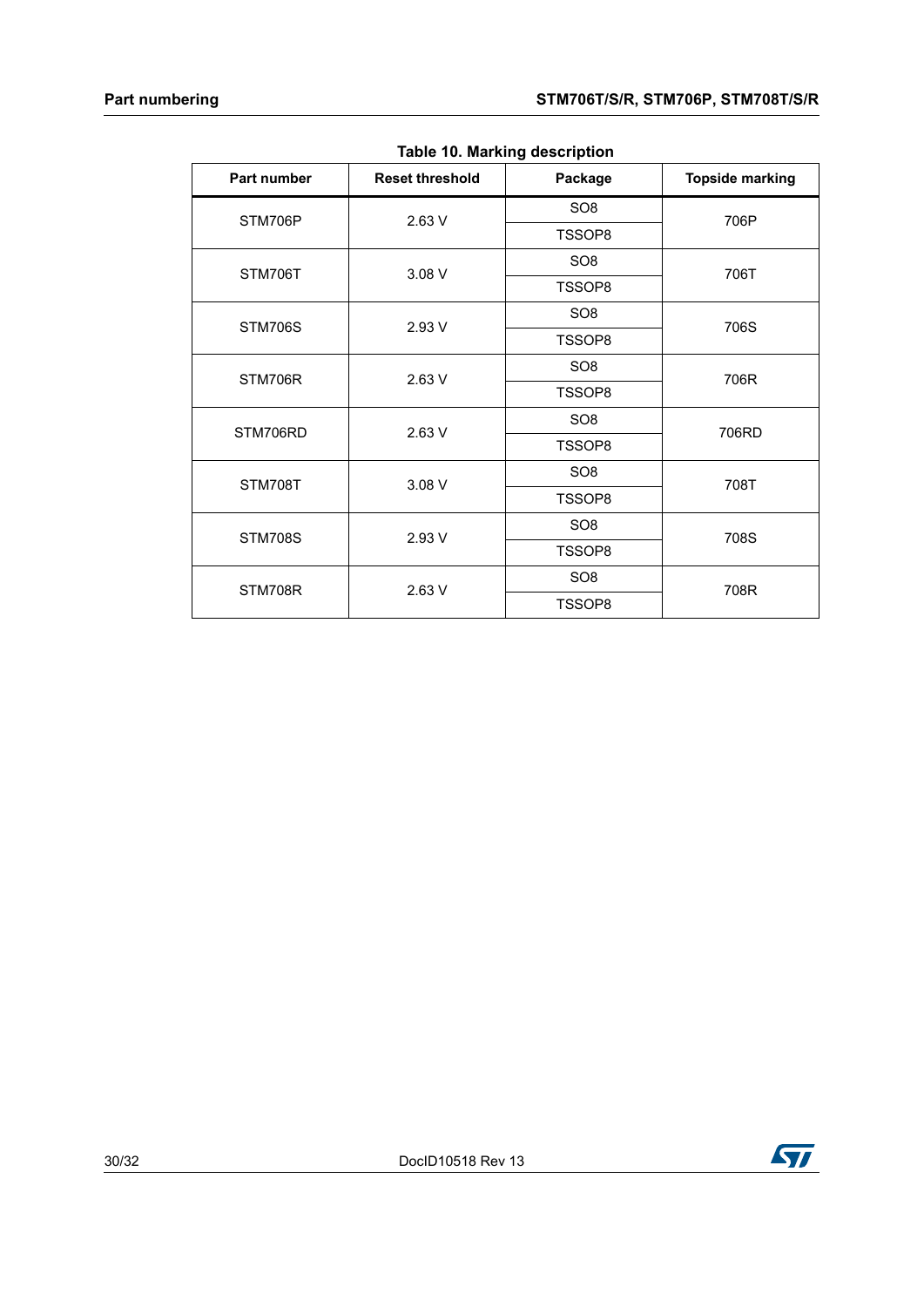# <span id="page-30-0"></span>**9 Revision history**

<span id="page-30-1"></span>

| <b>Date</b> | <b>Revision</b> | <b>Changes</b>                                                                                                                                                                                                                                    |  |
|-------------|-----------------|---------------------------------------------------------------------------------------------------------------------------------------------------------------------------------------------------------------------------------------------------|--|
| Oct-2003    | 1               | Initial release.                                                                                                                                                                                                                                  |  |
| 12-Dec-2003 | $\overline{2}$  | Reformatted; update characteristics (Figure 2, 3, 8 to 10, 27 to 29;<br>Table $6$ to $9$ ).                                                                                                                                                       |  |
| 16-Jan-2004 | 2.1             | Add Typical operating characteristics (Figure 13, to 19, 21, to 25).                                                                                                                                                                              |  |
| 09-Apr-2004 | 3               | Reformatted; update characteristics (Figure 15, 19, 21, 22, 25; Table 8).                                                                                                                                                                         |  |
| 25-May-2004 | 4               | Update characteristics (Table 3, Table 6).                                                                                                                                                                                                        |  |
| 02-Jul-2004 | 5               | Datasheet promoted; waveform corrected (Table 27).                                                                                                                                                                                                |  |
| 21-Sep-2004 | 6               | Clarify root part numbers; (Figure 2, to 10, 29; Table 1, 3, 6, 9).                                                                                                                                                                               |  |
| 25-Feb-2005 | 7               | Update typical characteristics (Figure 13 to 25).                                                                                                                                                                                                 |  |
| 02-Nov-2009 | 8               | Updated Table 1, Table 3, Table 4, Table 6, Table 9, Section 2.3,<br>Section 2.7, text in Section 7; reformatted document.                                                                                                                        |  |
| 30-Apr-2010 | 9               | Updated Table 4, corrected typo in Table 2, Section 2.3, Section 3,<br>Section 5 and Section 6, Figure 17, Table 7 and Table 8.                                                                                                                   |  |
| 06-Aug-2010 | 10              | Updated Features, Section 4: Typical operating characteristics; Table 9.                                                                                                                                                                          |  |
| 06-Sep-2011 | 11              | Updated Section 2.7, Section 5 and Disclaimer, minor typo<br>modifications throughout the document.                                                                                                                                               |  |
| 21-Aug-2012 | 12              | Added Applications, updated Section 2.2 and Section 2.3, added note<br>to Section 3.3, added cross-references in Section 5 and Section 6,<br>minor text corrections throughout document.                                                          |  |
| 15-Dec-2015 | 13              | Updated layout of cover page and Section 7: Package information.<br>Added information about the watchdog disable function to Section 2.2:<br>WDI, Table 6, Table 9, and Table 10.<br>Table 9: removed the "E" option (tubes) from shipping method |  |